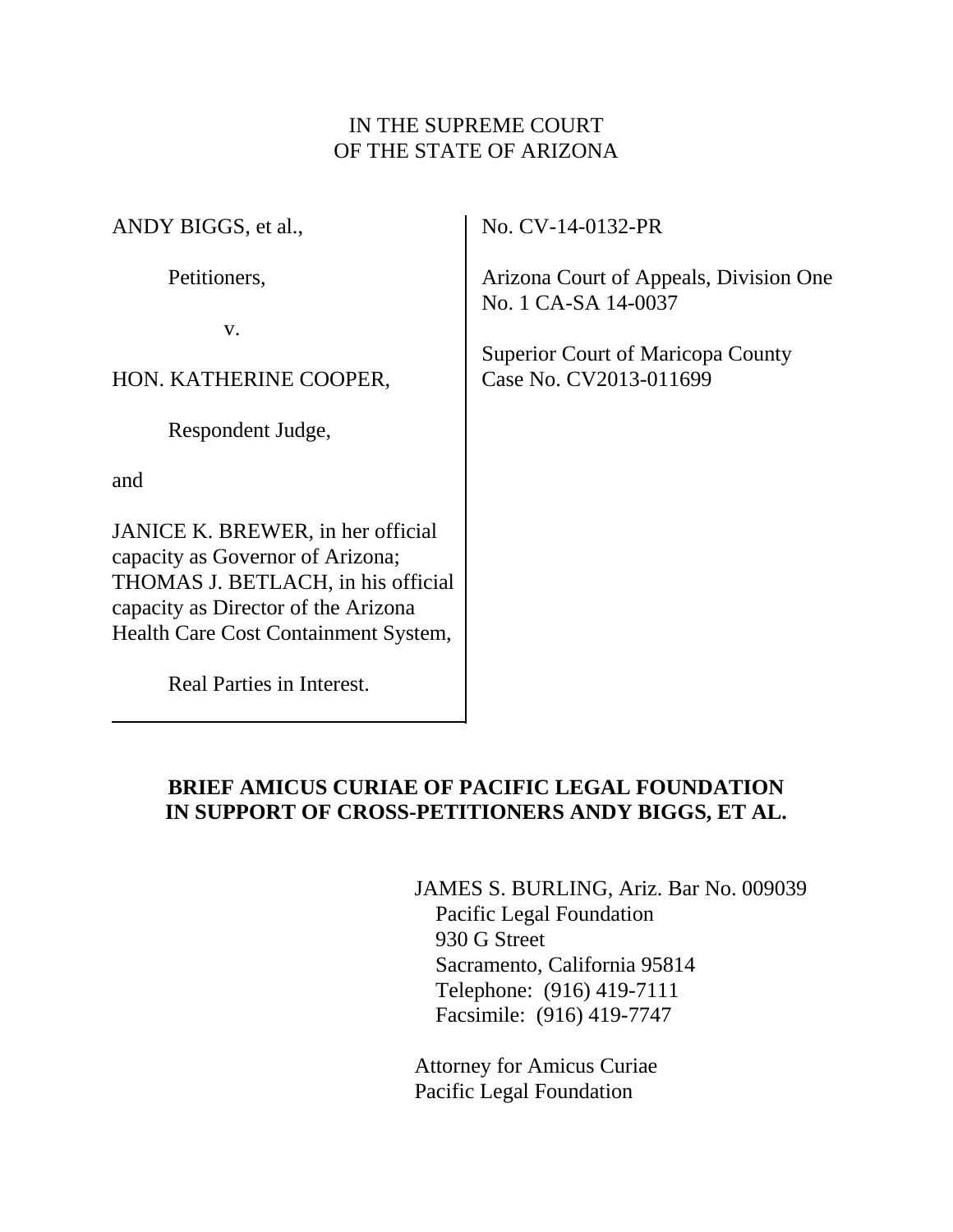# **TABLE OF CONTENTS**

| 111                                                                                                                                                                                                              |
|------------------------------------------------------------------------------------------------------------------------------------------------------------------------------------------------------------------|
|                                                                                                                                                                                                                  |
|                                                                                                                                                                                                                  |
|                                                                                                                                                                                                                  |
| <b>MINORITY LEGISLATORS SHOULD</b><br>L.<br><b>HAVE STANDING TO BRING SUIT WHERE</b><br>LEGISLATORS IGNORE CONSTITUTIONAL                                                                                        |
| A. Constitutional Supermajority<br>Requirements Are Crucial, Traditional Protections<br>for the Rights of Legislators and Their Constituents 3                                                                   |
| Supermajority Requirements Are Intended<br>B.<br>to Restrict Majority Power, and Will Most                                                                                                                       |
| The Elected Branches Deserve No Deference in Cases<br>$\mathcal{C}$ .<br>Involving the Applicability of Supermajority Requirements  9                                                                            |
| THE JUDICIARY SHOULD STRICTLY<br>II.<br>ENFORCE SUPERMAJORITY REQUIREMENTS<br>15                                                                                                                                 |
| A. When Legislatures Violate Constitutional<br>Supermajority Requirements, No Person Is Better<br>Situated to Seek Enforcement of the Constitution Than<br>Legislators Whose Voting Power Has Been Undermined 15 |
| B. Judicial Enforcement of Supermajority Requirements<br>Does Not Implicate Separation of Powers Concerns 21                                                                                                     |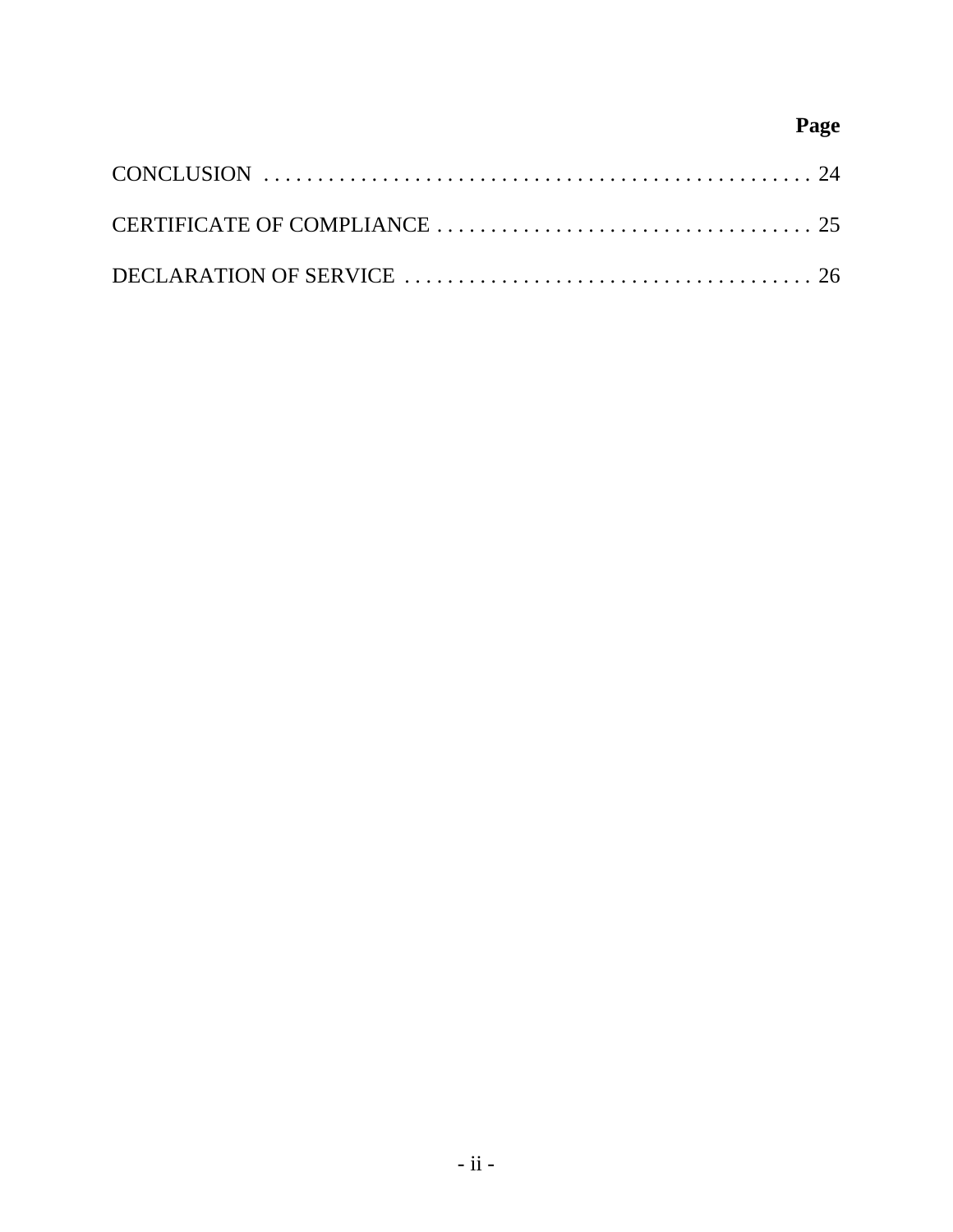# **TABLE OF AUTHORITIES**

## **Cases**

| Armory Park Neighborhood Ass'n v. Episcopal Cmty. Servs. in Ariz.,                    |
|---------------------------------------------------------------------------------------|
|                                                                                       |
| Bennett v. Napolitano, 206 Ariz. 520, 81 P.3d 311 (2003)  2, 16-17, 19                |
| Brewer v. Burns, 222 Ariz. 234, 213 P.3d 671 (Ariz. 2009) 10                          |
| Cave Creek Unified Sch. Dist. v. Ducey,                                               |
| City of Sierra Vista v. Dir., Arizona Dep't of Envtl. Quality,                        |
| Conservation Force, Inc. v. Manning, 301 F.3d 985 (9th Cir. 2002)  9                  |
| Cox v. Stults Eagle Drug Co., 42 Ariz. 1, 21 P.2d 914 (1933)  12-14, 23               |
| Dobson v. State ex rel., Comm'n on Appellate Court Appointments,                      |
|                                                                                       |
| Forty-Seventh Legislature v. Napolitano,                                              |
| Fumo v. City of Philadelphia, 972 A.2d 487 (Pa. 2009)  1-2, 16, 23                    |
| Goldwater v. Carter, 617 F.2d 697 (D.C. Cir. 1979),                                   |
| Guinn v. Legislature of the State of Nevada, 71 P.3d 1269 (Nev. 2003) 6-7             |
| Guinn v. Legislature of the State of Nevada, 76 P.3d 22 (Nev. 2003) $\dots \dots$ 7-8 |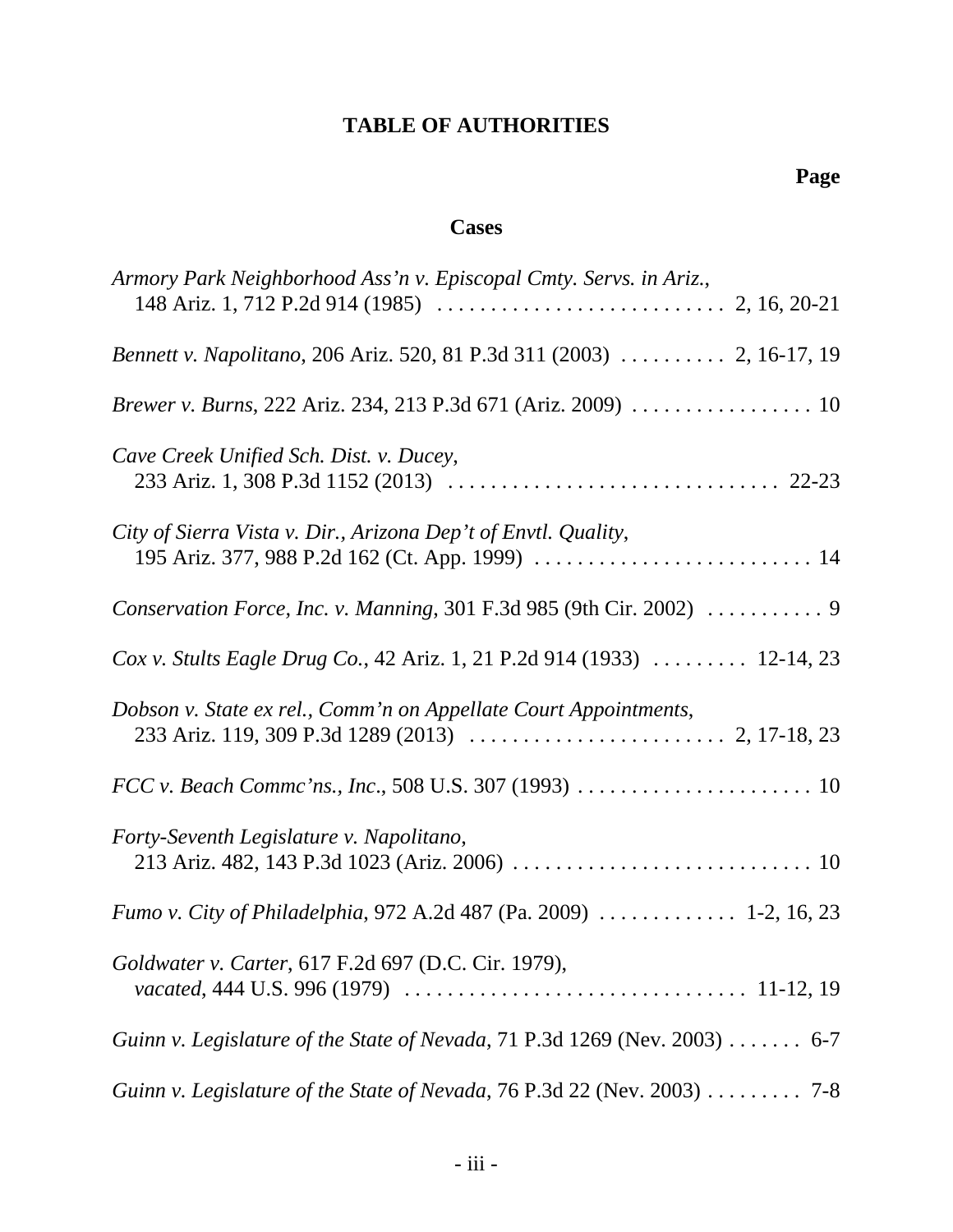| In re Am. W. Airlines, Inc., 179 Ariz. 528, 880 P.2d 1074 (1994)  14-15 |
|-------------------------------------------------------------------------|
| Johns v. Ariz. Dep't of Econ. Sec.,                                     |
|                                                                         |
|                                                                         |
| Nevadans for Nevada v. Beers, 142 P.3d 339 (Nev. 2006)  8               |
|                                                                         |
|                                                                         |
|                                                                         |
| State ex rel. La Prade v. Cox, 43 Ariz. 174, 30 P.2d 825 (1934)  14, 23 |
| State Tax Comm'n v. Superior Court,                                     |
| State v. Fridley, 126 Ariz. 419, 616 P.2d 94 (Ct. App. 1980)  14        |
|                                                                         |
|                                                                         |
| Tripati v. State, Arizona Dep't of Corr.,                               |
|                                                                         |
| <i>Vong v. Aune, No.</i> 13-0423, 2014 WL 2191072                       |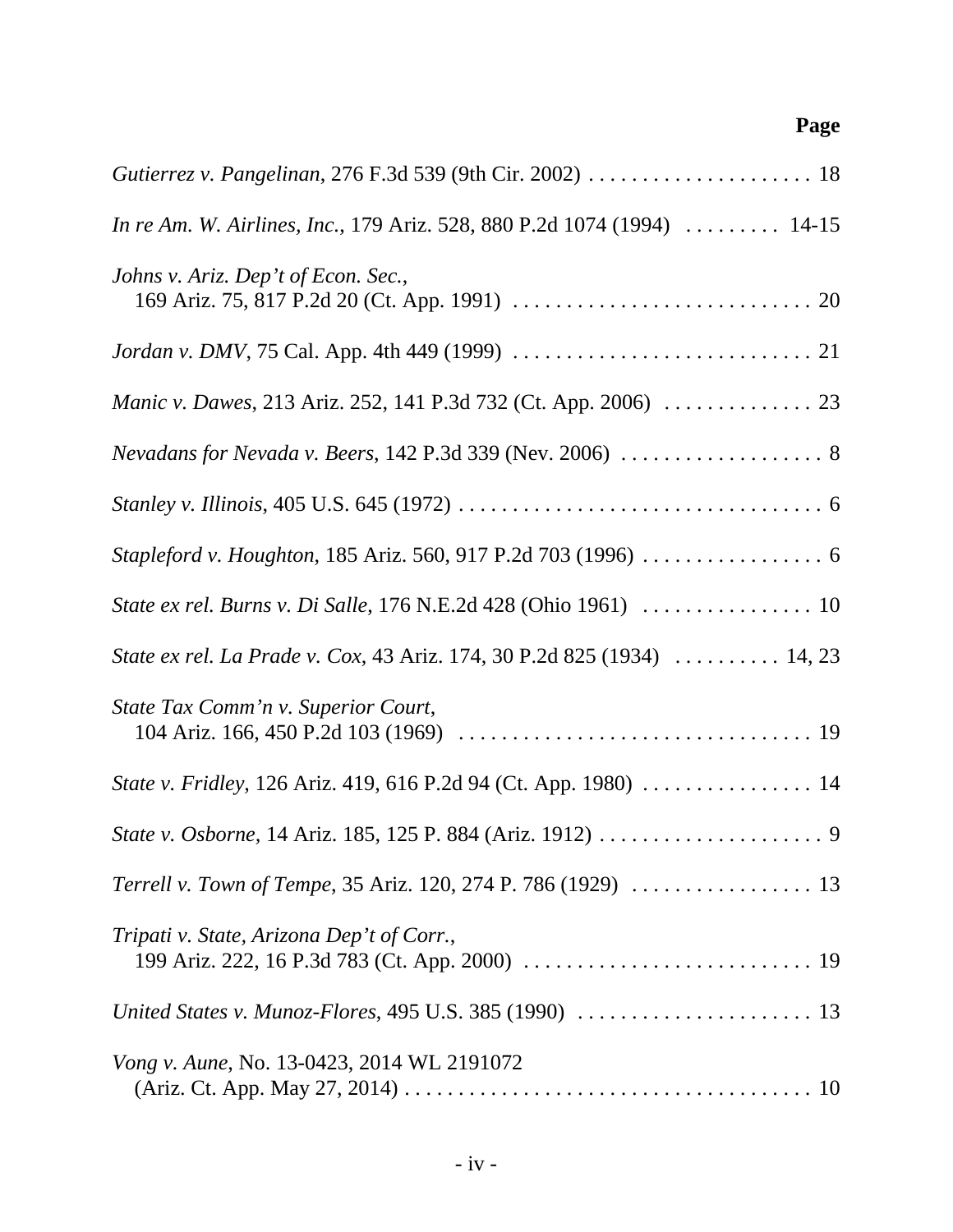# **United States Constitution**

# **State Constitution**

|--|--|

## **Miscellaneous**

| Atkinson, Troy L., The Future of Guinn v. Legislature,                                                                                                                                 |
|----------------------------------------------------------------------------------------------------------------------------------------------------------------------------------------|
| Derr, Jason A., Raines, Raines Go Away: How Presidential Signing<br>Statements and Senate Bill 3731 Should Lead to a New Doctrine                                                      |
|                                                                                                                                                                                        |
| Frost, Amanda & Lindquist, Stefanie A., Countering the<br><i>Majoritarian Difficulty, 96 Va. L. Rev. 719 (2010) <math>\ldots \ldots \ldots \ldots \ldots \ldots \ldots</math>8</i>     |
| McGinnis, John O. & Rappaport, Michael B., Our Supermajoritarian<br><i>Constitution</i> , 80 Tex. L. Rev. 703 (2002) $\ldots \ldots \ldots \ldots \ldots \ldots \ldots \ldots$ 3-6, 23 |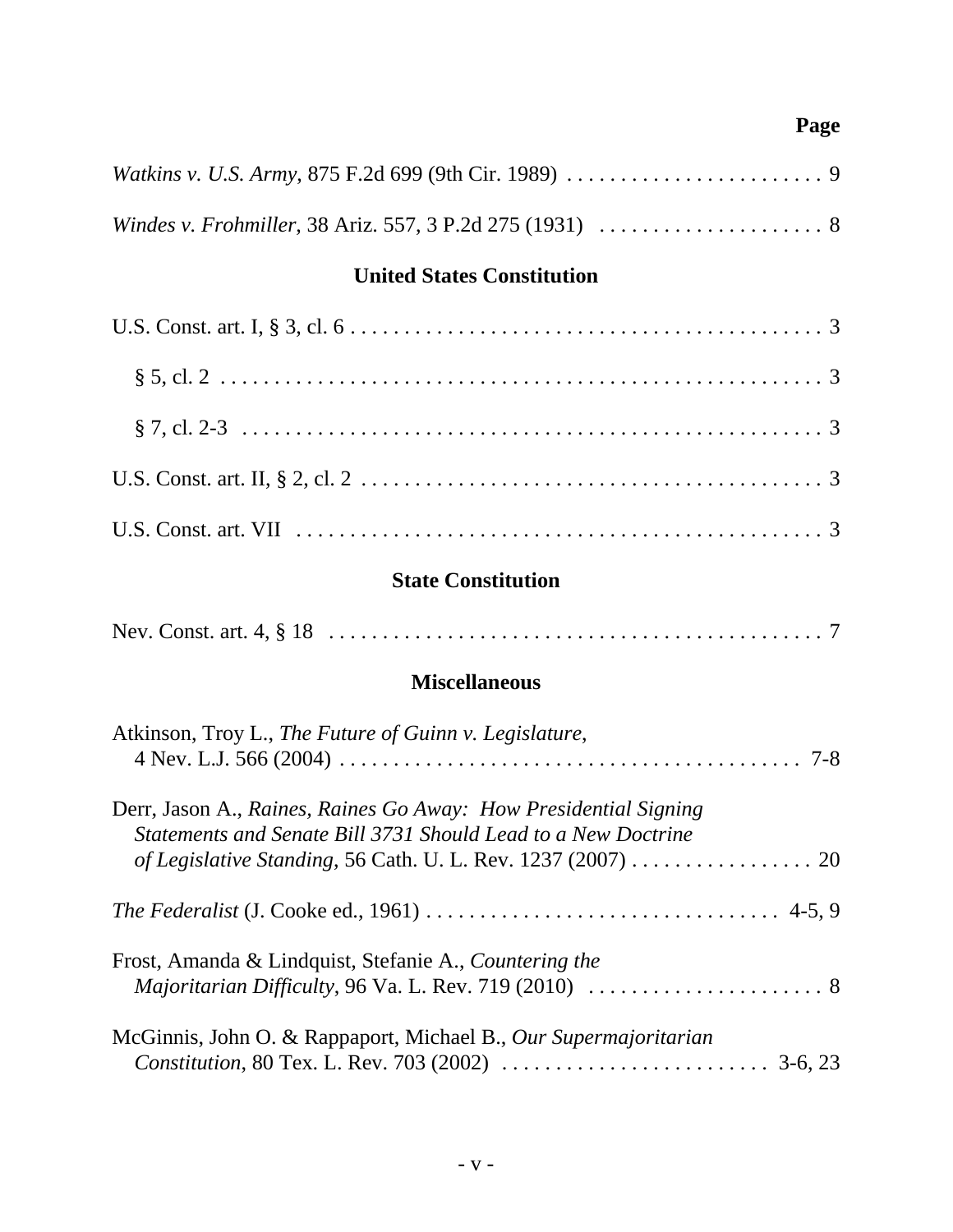| Nevada Supreme Court Sets Aside a Constitutional Amendment                                                                                                                                                                                                                                                                                                                                                                                                                                               |  |
|----------------------------------------------------------------------------------------------------------------------------------------------------------------------------------------------------------------------------------------------------------------------------------------------------------------------------------------------------------------------------------------------------------------------------------------------------------------------------------------------------------|--|
| Requiring a Two-Thirds Majority for Passing a Tax Increase                                                                                                                                                                                                                                                                                                                                                                                                                                               |  |
| Because It Conflicts With a Substantive Constitutional Right,                                                                                                                                                                                                                                                                                                                                                                                                                                            |  |
|                                                                                                                                                                                                                                                                                                                                                                                                                                                                                                          |  |
| $N_{\alpha}$ $\epsilon_{\alpha}$ , $\epsilon_{\alpha}$ $\epsilon_{\alpha}$ $\epsilon_{\alpha}$ $\epsilon_{\alpha}$ $\epsilon_{\alpha}$ $\epsilon_{\alpha}$ $\epsilon_{\alpha}$ $\epsilon_{\alpha}$ $\epsilon_{\alpha}$ $\epsilon_{\alpha}$ $\epsilon_{\alpha}$ $\epsilon_{\alpha}$ $\epsilon_{\alpha}$ $\epsilon_{\alpha}$ $\epsilon_{\alpha}$ $\epsilon_{\alpha}$ $\epsilon_{\alpha}$ $\epsilon_{\alpha}$ $\epsilon_{\alpha}$ $\epsilon_{\alpha}$ $\epsilon_{\alpha}$ $\epsilon_{\alpha}$ $\epsilon_{\$ |  |

| Note: Standing in the Way of Separation of Powers: The |  |                                                                         |  |
|--------------------------------------------------------|--|-------------------------------------------------------------------------|--|
|                                                        |  | <i>Consequences of Raines v. Byrd, 112 Harv. L. Rev. 1741 (1999)</i> 11 |  |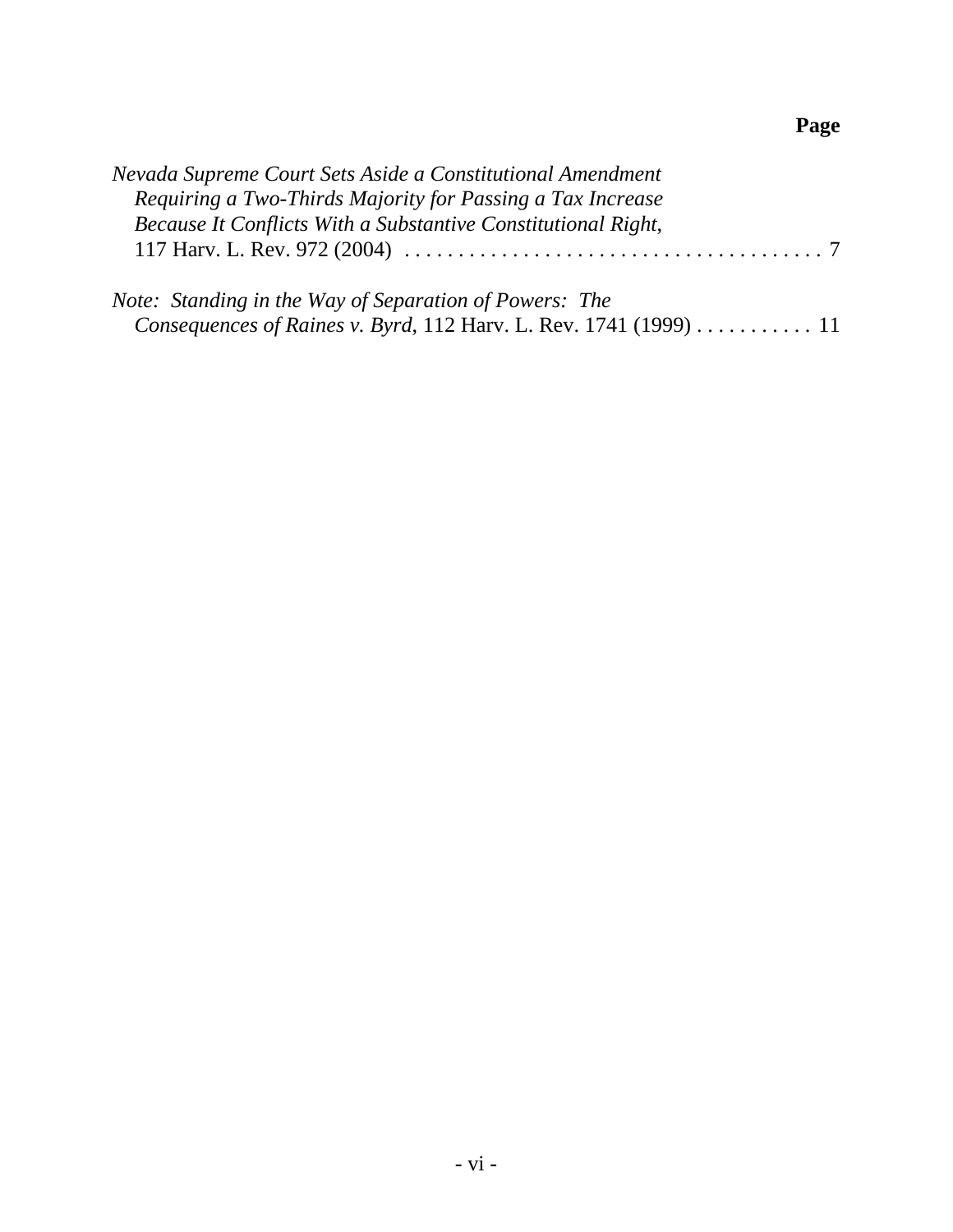#### **INTEREST OF AMICUS CURIAE**

The interest of Amicus Pacific Legal Foundation is set forth in the accompanying motion for leave to file.

#### **INTRODUCTION**

Supermajority requirements are common in American constitutions. They protect the rights of minorities in the legislature by increasing their relative voting power and encouraging greater deliberation and negotiation. As such, the legislative majority has little incentive to enforce—and everything to gain—by ignoring or evading supermajority requirements. Nor does the governor have a strong incentive to enforce supermajority requirements in opposition to the will of the majority. Judicial enforcement is thus crucial if the constitutional supermajority requirement is to have any real force. The legislature cannot be entrusted with unreviewable power to decide whether to obey that requirement.

The deprivation of individual legislators' voting power is a particularized injury to those members, sufficient to warrant the Cross-Petitioners' standing to sue. Where legislators' unique legislative rights have been infringed within the enactment process, they have standing to sue. *Fumo v. City of Philadelphia*, 972 A.2d 487, 497 (Pa. 2009). Under Arizona's prudential standing requirements, when a change in the lawmaking process causes an injury to legislators *as* legislators, affecting their constitutional obligations and prerogatives *as* participants in that process, they have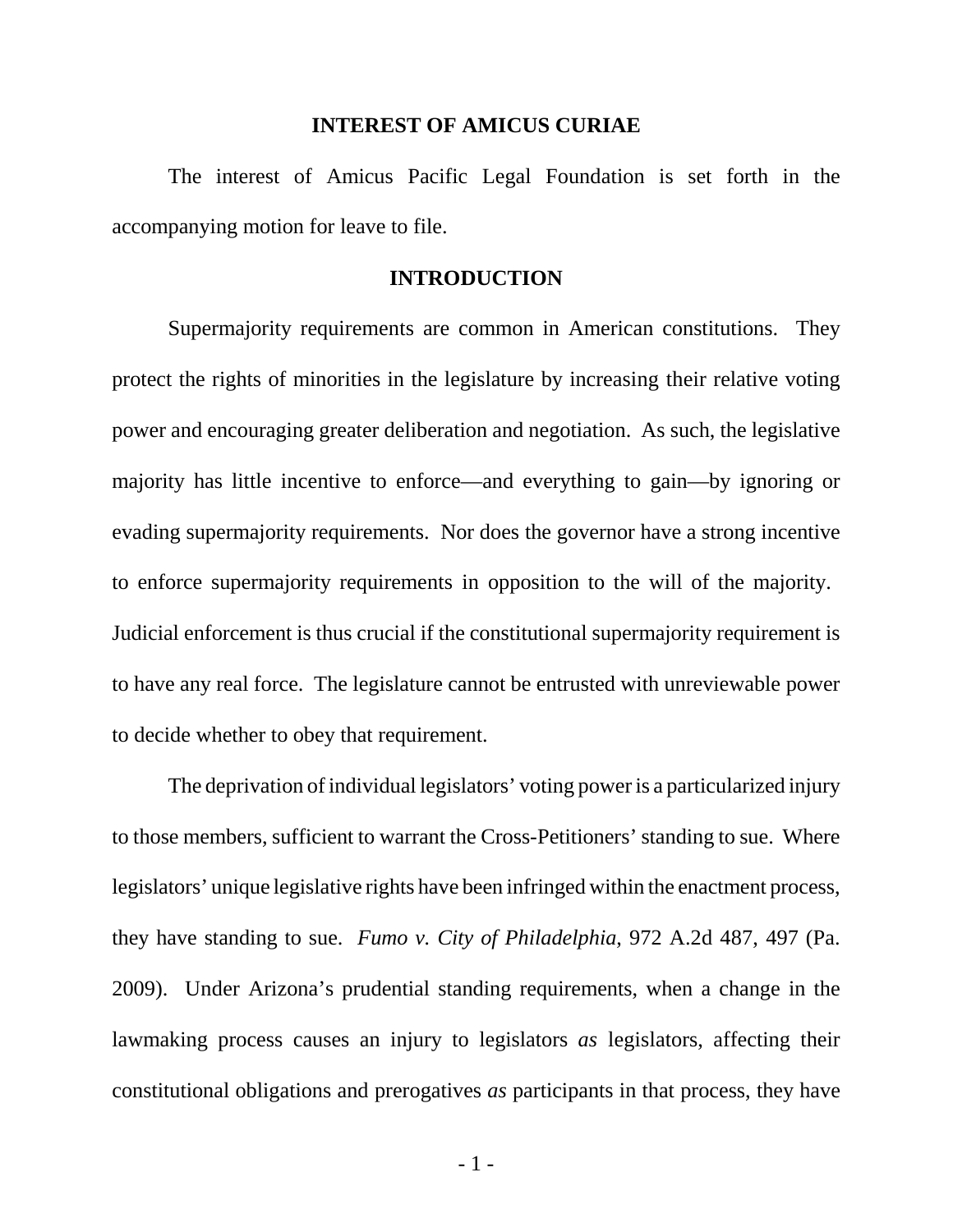standing to vindicate their constitutionally protected rights under the supermajority requirement. *Dobson v. State ex rel., Comm'n on Appellate Court Appointments*, 233 Ariz. 119, 122, 309 P.3d 1289, 1292 (2013). Lawmakers do not have standing in cases where their votes were duly counted, but the effectiveness of the enacted legislation is impaired by a later event. *Fumo*, 972 A.2d at 497. That was the situation in *Bennett v. Napolitano*, 206 Ariz. 520, 81 P.3d 311 (2003), upon which the Petitioners and their amici rely. But that is not what happened here. Here, the injury occurred *within* the lawmaking process. The members of the legislative minority, whose votes would have been sufficient to defeat the legislation, were deprived of their individual participatory rights. No alternative to legislative standing—such as waiting for the hospitals (who actually *benefit* from the unconstitutional tax) to sue—present the question in a better form for judicial resolution. Since this case does not seek an advisory opinion, it is ripe and not moot, and the issues will be fully developed by true adversaries, *cf. Armory Park Neighborhood Ass'n v. Episcopal Cmty. Servs. in Ariz.*, 148 Ariz. 1, 6, 712 P.2d 914, 919 (1985); the decision below was correct and the Petition for Review should either be denied, or the Cross-Petition should be granted and the decision below affirmed.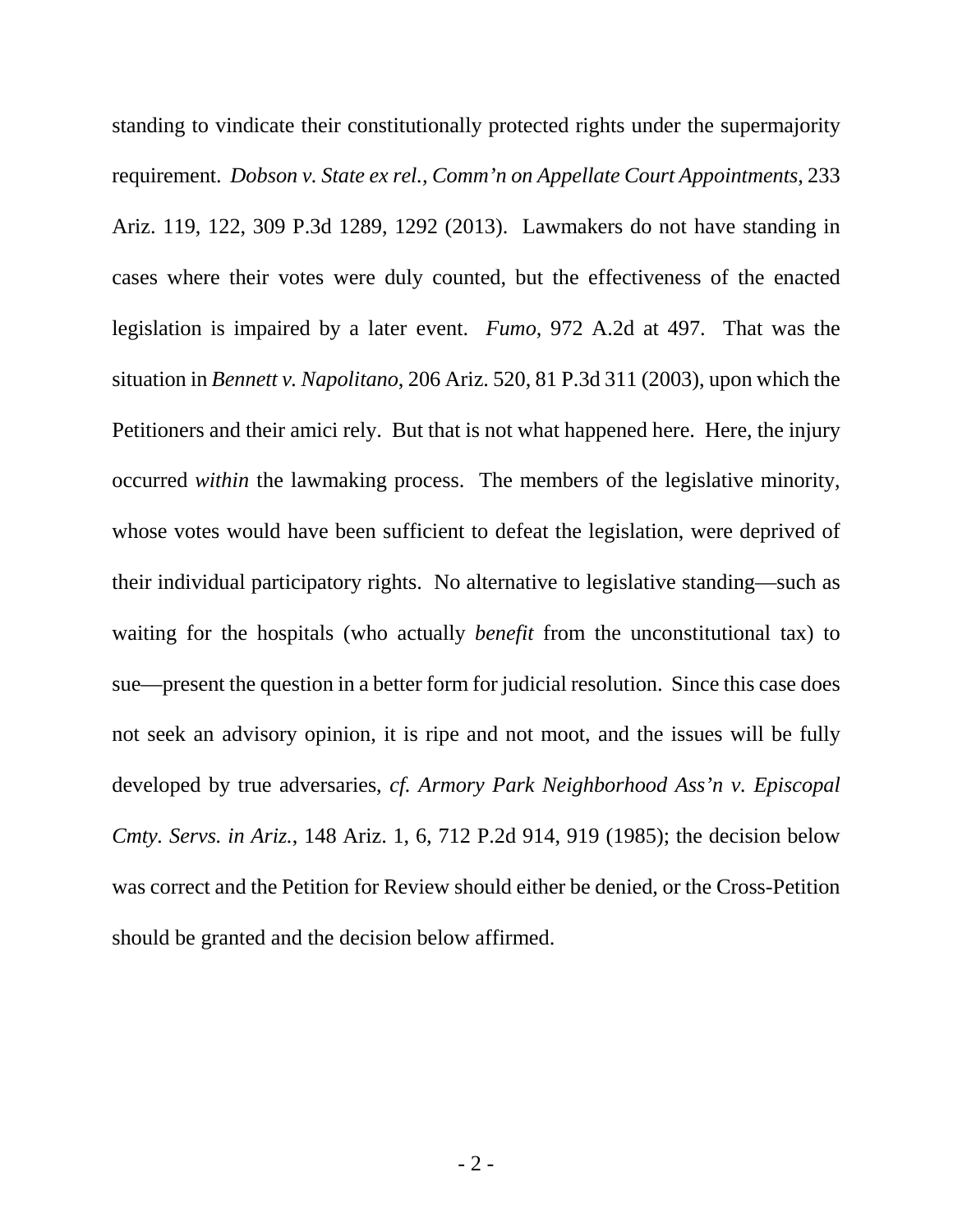#### **ARGUMENT**

**I**

## **MINORITY LEGISLATORS SHOULD HAVE STANDING TO BRING SUIT WHERE LEGISLATORS IGNORE CONSTITUTIONAL SUPERMAJORITY REQUIREMENTS**

## **A. Constitutional Supermajority Requirements Are Crucial, Traditional Protections for the Rights of Legislators and Their Constituents**

Since at least 1787, American constitutions have used supermajority requirements to protect dissenters or minorities, and to increase the amount of deliberation and negotiation that must go on before particularly important types of laws are passed. The federal Constitution requires supermajorities for impeachment (U.S. Const. art. I, § 3, cl. 6), approval of treaties (U.S. Const. art. II, § 2, cl. 2), expelling members of Congress (U.S. Const. art. I, § 5, cl. 2), or overriding vetoes (U.S. Const. art. I, § 7, cl. 2-3). Even ratification required approval of nine of the 13 states. U.S. Const. art. VII.

As John O. McGinnis and Michael B. Rappaport, the nation's leading experts on supermajority rules, observe in *Our Supermajoritarian Constitution*, 80 Tex. L. Rev. 703 (2002), "the inclusion in the Constitution of express supermajority decisionmaking rules clearly indicates that the Framers embraced supermajoritarianism," *id.* at 711, and they did so because such rules reduce the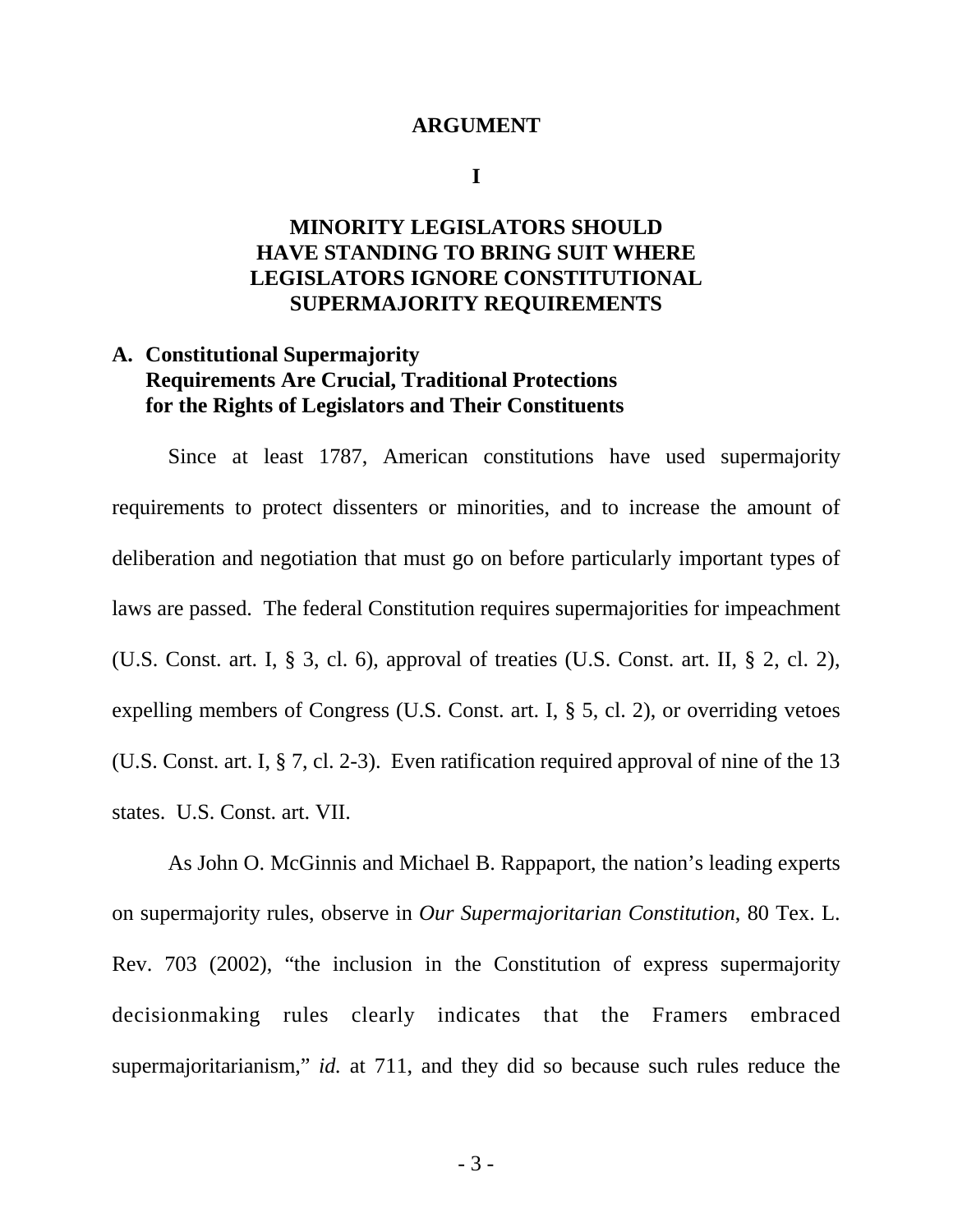likelihood of special-interest legislation, *id.* at 734-35, and reduce the impact of partisanship. *Id.* at 739-40. Supermajority requirements help prevent the passage of laws that might be hard to repeal if they are later deemed unwise, *id.* at 740-41, and encourage greater deliberation and broader consensus on controversial or complex legislation. *Id.* at 741. Supermajority requirements strike an effective balance between "'that extreme facility [of majority rule] which would render the Constitution too mutable; and that extreme difficulty [of unanimity], which might perpetuate its discovered faults.'" *Id.* at 786 (quoting *The Federalist* No. 43, at 296 (James Madison) (J. Cooke ed., 1961)).

The principal beneficiaries of supermajority requirements are unpopular groups or minorities who hold relatively little political influence, and who must form coalitions with other groups to protect their interests in the legislative process. By increasing the relative value of each vote in the legislature, these requirements expand the voting power of constituents whose representatives may hold the deciding vote, and thus increase their bargaining power in negotiations and deliberations between legislators.

Consider a hypothetical legislature of 90 members, in which the Whig party holds 55 votes, and the remainder is divided between 30 Tories and 5 Labor members. Given how few Labor members hold office, they would have little hope of obtaining concessions from other members under simple majority vote—indeed, the Whigs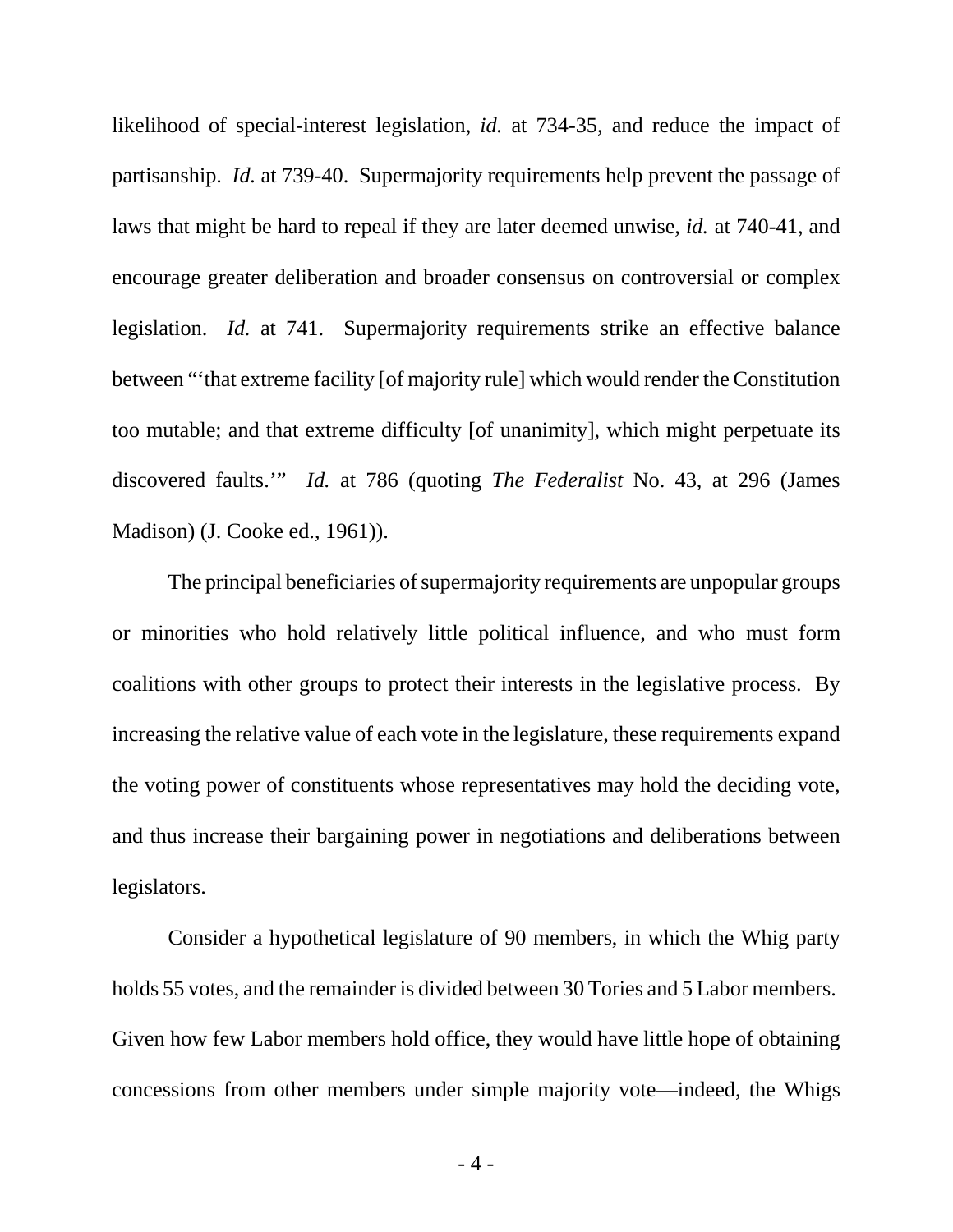would not need to give any concessions, since they hold the majority. But under a 2/3 voting requirement, the voting power of either the Tory or Labor blocs would be increased *vis-à-vis* the Whigs, and the Labor members, who represent an exceptionally small minority, could demand that the Whigs give consideration to a Labor issue in exchange for supporting the legislation that requires 60 votes to pass. Thus while supermajoritarianism is hardly a cure-all, it can help "achieve[] the fundamental goals that [James] Madison envisioned for constitutionalism: '[t]o secure the public good and private rights against the danger of . . . faction, and at the same time to preserve the spirit and the form of popular government.'" *Id.* at 722 (quoting *The Federalist* No. 10, *supra*, at 61 (James Madison)).

Proposition 108 was intended to empower the minority of legislators, as a check against perceived present and future abuses of the taxing power. Such checks have often been criticized—and, naturally enough, these criticisms typically come from the majority or its representatives—as "undemocratic." But supermajority requirements are *intended* to slow the democratic process and to require broader consensus, in order to protect minorities whose legitimate interests are often threatened by majority rule. Indeed, a constitution itself is "undemocratic" in this sense, as *all* constitutional rules, procedural or substantive, inherently limit the majority's power to do as it pleases. As the U.S. Supreme Court has observed, "the Constitution recognizes higher values than speed and efficiency. Indeed, one might fairly say of the Bill of Rights . . . that [it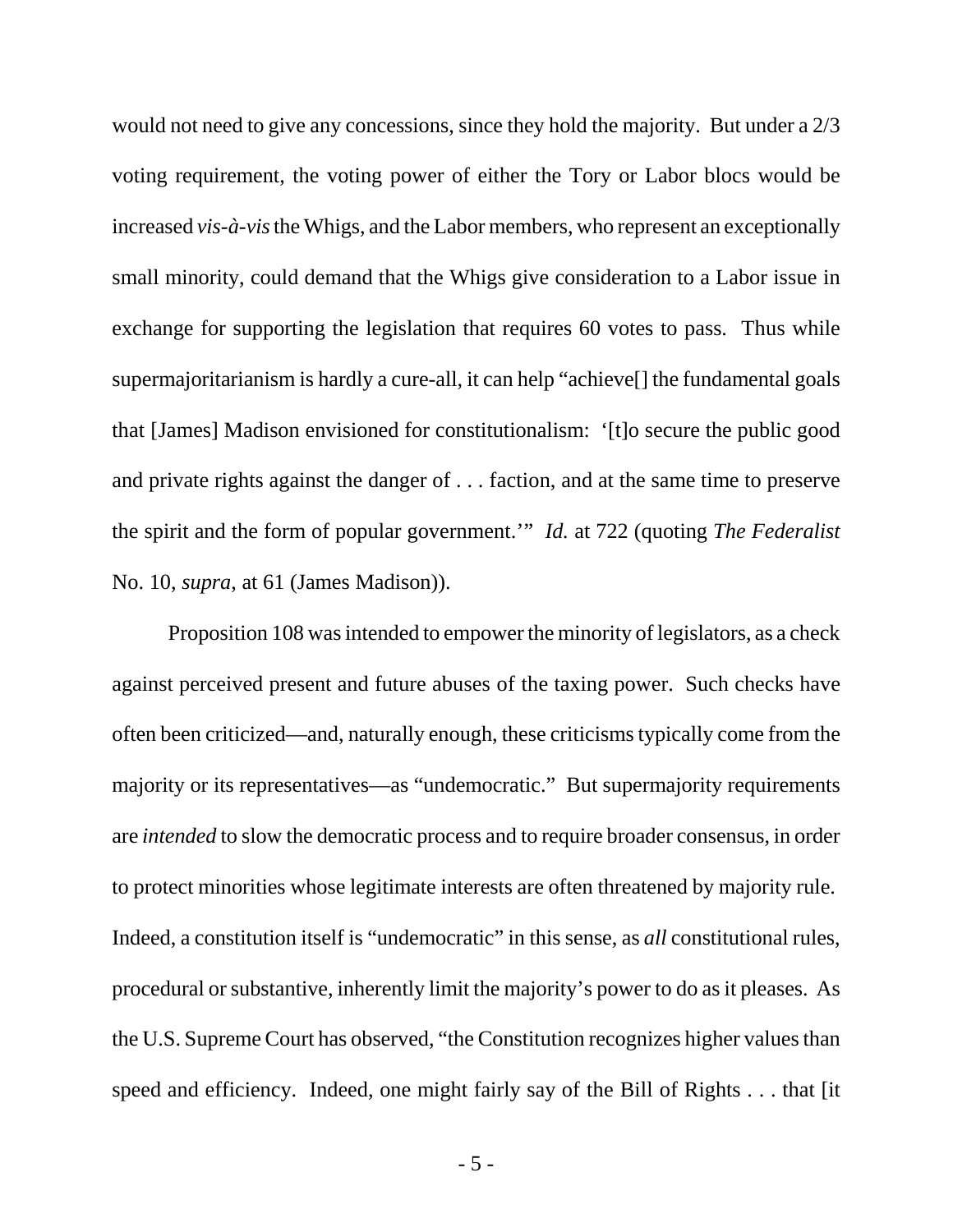was] designed to protect the fragile values of a vulnerable citizenry from [an] overbearing concern for efficiency and efficacy." *Stanley v. Illinois*, 405 U.S. 645, 656 (1972). The same is true of supermajority restrictions on legislative procedure. They "reinforce the view that the Constitution's core objective was not to employ democracy but to promote republicanism—a system of government that channels popular consent in a manner conducive to the public good." McGinnis & Rappaport, *supra*, at 725.

## **B. Supermajority Requirements Are Intended to Restrict Majority Power, and Will Most Often Be Challenged or Subverted by Majorities**

Legislative majorities will often find it in their interest to ignore, subvert, or challenge supermajority requirements. But this Court must enforce those requirements, even where—*especially* where—outspoken political majorities want them relaxed. The Constitution, not any particular legislative majority, represents the true will of the people; it—and not today's political expediency—must bind the courts. *See Stapleford v. Houghton*, 185 Ariz. 560, 562, 917 P.2d 703, 705 (1996) ("The people chose to adopt the provisions of the [Constitution] . . . . Just as the legislature cannot circumvent the will of the people, neither can this court . . . . [T]he court must adhere to the constitutional language.").

The Nevada Supreme Court unwisely disregarded these principles in *Guinn v. Legislature of the State of Nevada*, 71 P.3d 1269 (Nev. 2003), when it ordered the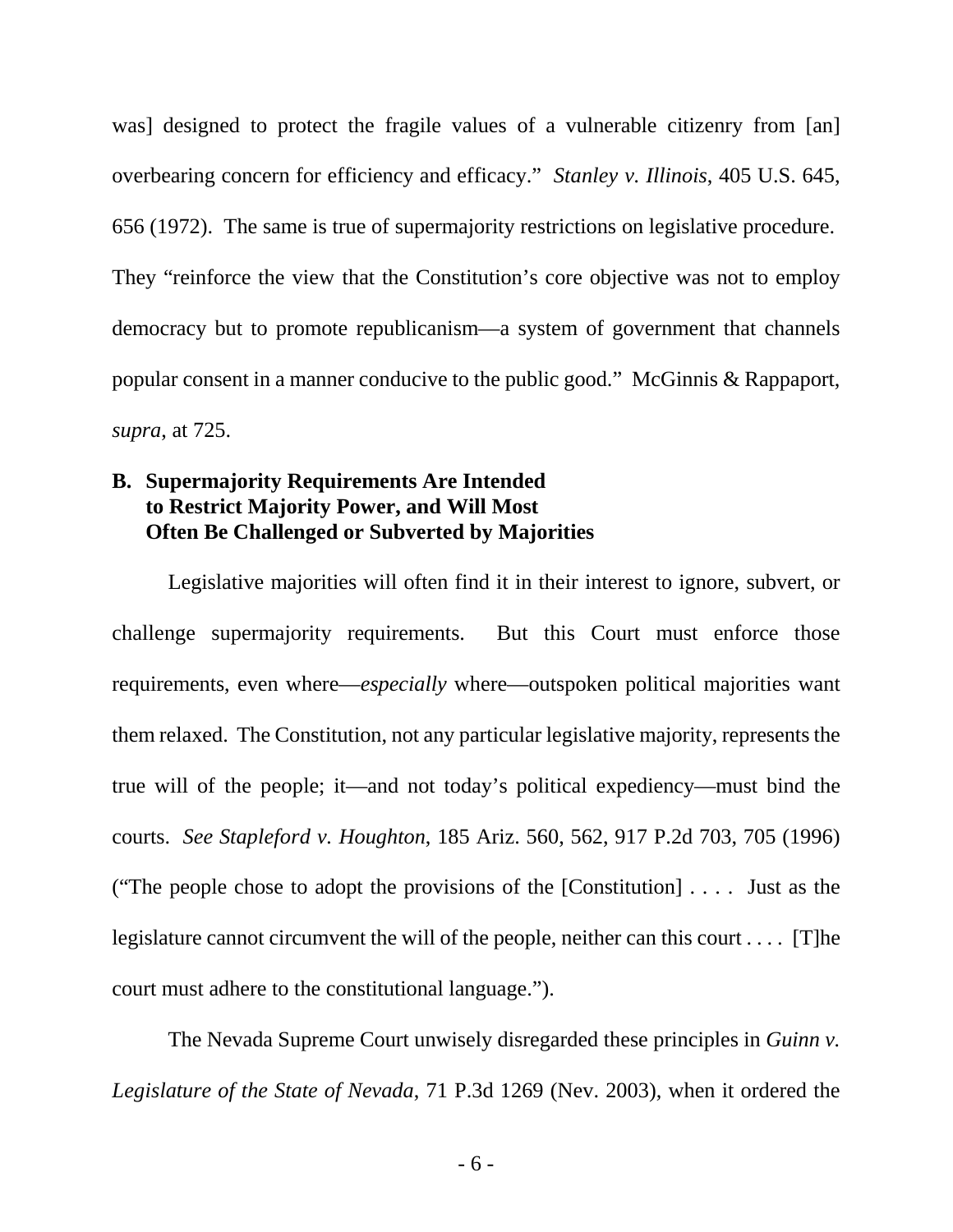state legislature to ignore the Nevada Constitution's supermajority requirement for tax increases (Nev. Const. art. 4, § 18), on the theory that this requirement was holding up a tax increase that the majority favored. The governor, having failed to obtain enough votes in the legislature to raise taxes, sought a writ of mandate to force them to do so. The court issued the writ, ordering lawmakers to suspend the supermajority requirement and to proceed under simple majority rule. *Id.* at 1272. The court later claimed that it had not meant to "eliminate the two-thirds requirement," *Guinn v. Legislature of the State of Nevada*, 76 P.3d 22, 32 (Nev. 2003), but just to "balance" it with the need for revenue, *id*. at 31—yet it reiterated its order that the legislature "suspend the supermajority rule," *id.* at 32, because it was being "used by a few to challenge the majority's budget decisions." *Id.* at 31. That, of course, was precisely what the rule was designed to do.

Unsurprisingly, the *Guinn* decision was widely denounced as an absurd effort to rationalize a politically motivated judgment in which the justices purported to excuse lawmakers from their unambiguous constitutional obligations. *See*, *e.g.*, *Nevada Supreme Court Sets Aside a Constitutional Amendment Requiring a Two-Thirds Majority for Passing a Tax Increase Because It Conflicts With a Substantive Constitutional Right*, 117 Harv. L. Rev. 972, 975 (2004) (decision "jeopardize[d] the integrity of procedures that are central to the separation of powers in a free republic"); Troy L. Atkinson, *The Future of Guinn v. Legislature*, 4 Nev. L.J.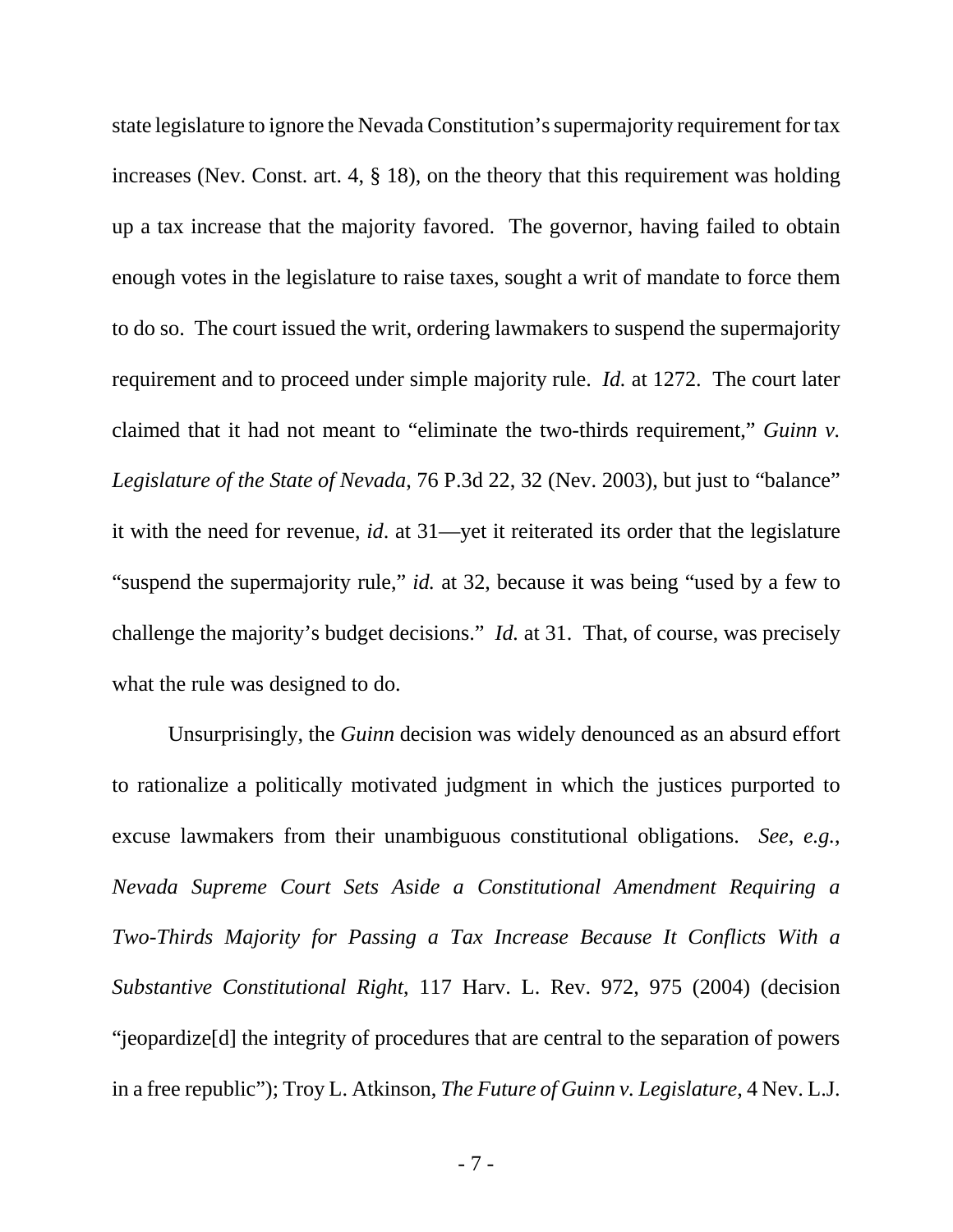566, 570 (2004) (decision was explicable only "by political motivations" which "backfired"). The state's Chief Justice, who authored the opinion, resigned shortly afterwards when it became clear she would not win reelection. Amanda Frost & Stefanie A. Lindquist, *Countering the Majoritarian Difficulty*, 96 Va. L. Rev. 719, 736 (2010), and within a few years, the court quietly acknowledged its error and overruled the case. *Nevadans for Nevada v. Beers*, 142 P.3d 339, 348 (Nev. 2006).

*Guinn* serves as a cautionary tale: when supermajority requirements are attacked, it will typically be by powerful political *majorities*, who, because they are majorities, will bring to their complaints an illusion of democratic legitimacy. Yet arguments for subverting supermajority requirements in the name of "preserving the democratic process," *Guinn*, 76 P.3d at 32, are specious. First, because the very purpose of such requirements—indeed, of constitutions themselves—is to limit majority power and to empower minorities, and second, because Proposition 108 and other supermajority requirements are inserted into the Constitution *by the people*, who are a higher authority than any legislative majority. *See Windes v. Frohmiller*, 38 Ariz. 557, 561-62, 3 P.2d 275, 277 (1931) ("'The sovereign people speak in the language of their Constitution. Their will . . . is the will of the sovereign itself. The Legislature may speak but only within the limitations of the fundamental law. The courts may interpret and administer the law, but only in keeping with . . . the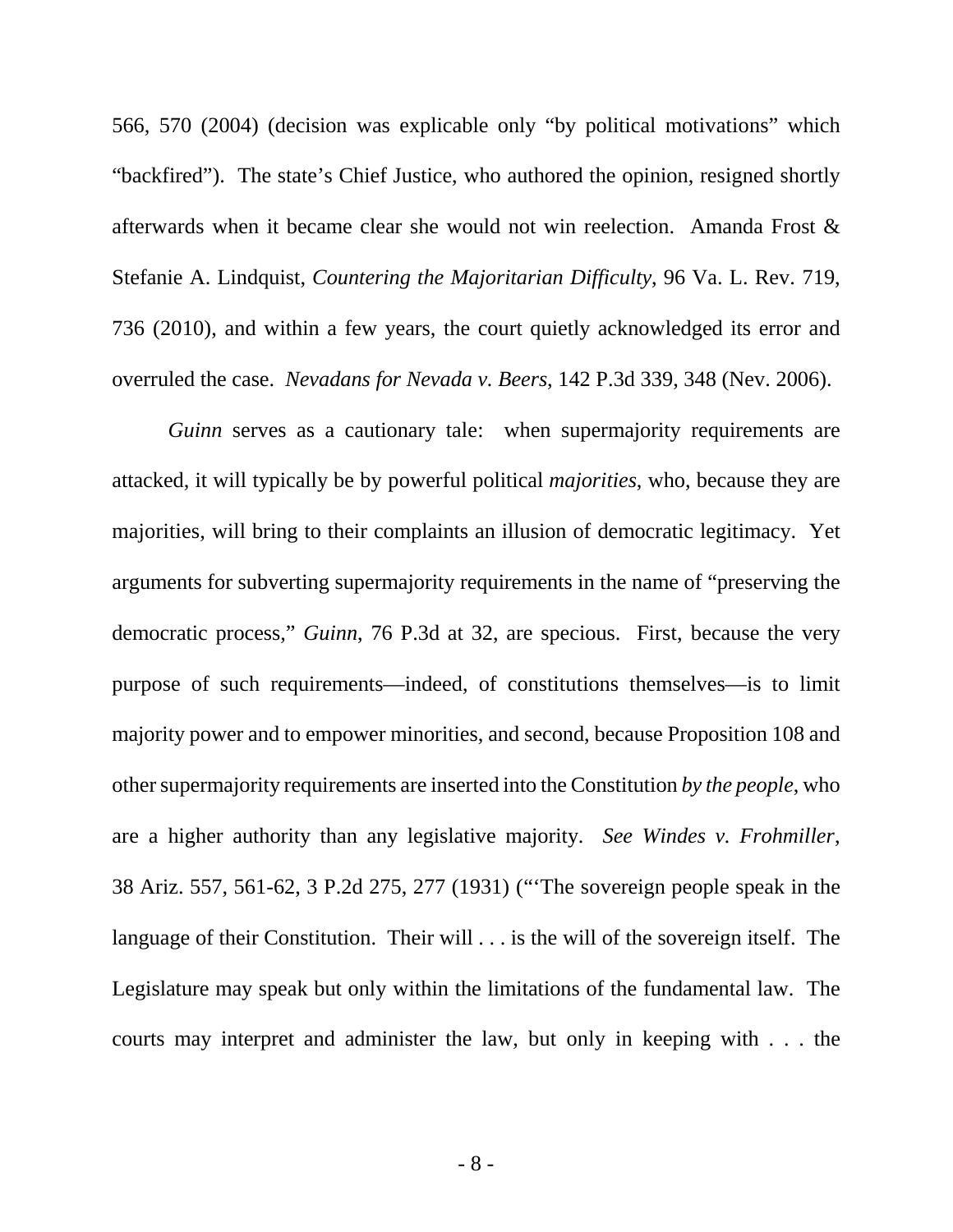Constitution.'" (quoting *State v. Osborne,* 14 Ariz. 185, 191, 125 P. 884, 887 (Ariz. 1912))).

Courts that enforce a supermajority requirement, even in the face of majority opposition, are in fact *serving* democratic values, since they are complying with the will of the people expressed in the Constitution, instead of the will of a transient legislative majority. *Id.*; *see also The Federalist* No. 78, *supra*, at 521-30 (Alexander Hamilton). Moreover, when courts enforce constitutional limits on the democratic process, even where doing so is unpopular, they *strengthen* the democratic process. Courts "play[] an important role in perfecting, rather than frustrating, the democratic process," and help "advance[] the political legitimacy of majority rule by safeguarding minorities from majoritarian oppression . . . [and] facilitat[ing] a representation of minorities in government." *Watkins v. U.S. Army*, 875 F.2d 699, 720 (9th Cir. 1989). "Allowing the intensity of political will" to justify deviations from the supermajority requirement "would radically undermine the representation-reinforcing policies" that underlie both that requirement and the concept of judicial review. *Conservation Force, Inc. v. Manning*, 301 F.3d 985, 999 (9th Cir. 2002).

### **C. The Elected Branches Deserve No Deference in Cases Involving the Applicability of Supermajority Requirements**

Given their incentive to undermine supermajority requirements, the political branches cannot be safely trusted to enforce those requirements on their own. Arizona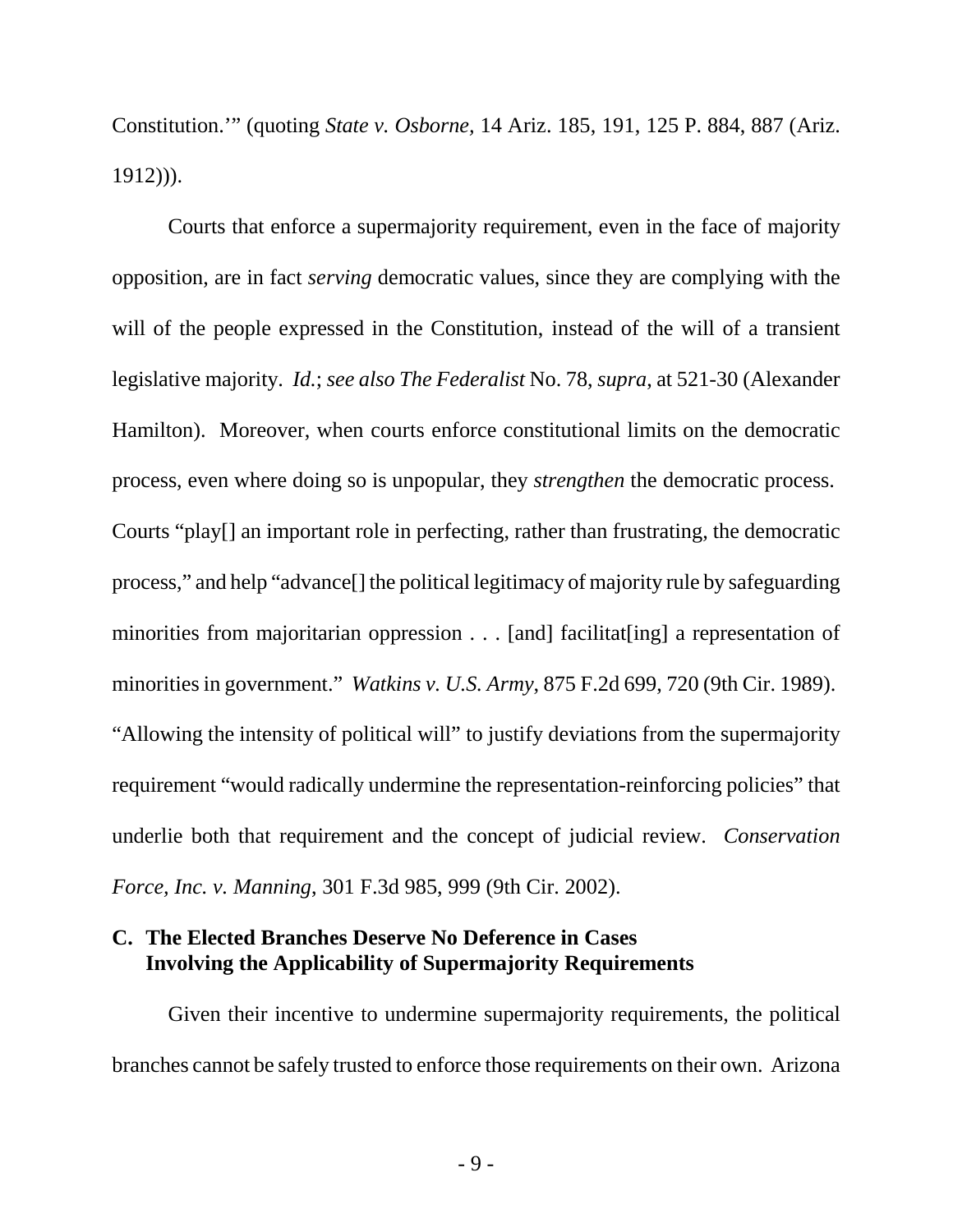courts typically defer to the political branches when "the democratic process" can be relied upon to "rectif[y]" any "improvident decisions," *Vong v. Aune*, No. 13-0423, 2014 WL 2191072, at \*3 (Ariz. Ct. App. May 27, 2014) (quoting *FCC v. Beach Commc'ns., Inc*., 508 U.S. 307, 314 (1993)), but they *cannot* defer on questions regarding constitutional limits on the legislature. To do so would give the legislature unlimited discretion to determine its own authority, which this Court cannot accept. *See State ex rel. Burns v. Di Salle*, 176 N.E.2d 428, 432 (Ohio 1961) ("[I]t is the proper prerogative of the judiciary, under a written constitution, to pass upon the constitutionality of acts of the Legislature . . . . If it were not so, indeed, written constitutions would be of little or no value; for[] the Legislature [would] be[] the sole judge of its own powers." (citation and quotation marks omitted)). Moreover, relaxing the legislature's constitutional boundaries disrupts the democratic process by which improvident decisions might otherwise be rectified.

This Court does not leave it to the legislature to decide for itself whether it has exceeded its constitutional boundaries—whether those boundaries are procedural or substantive. *Brewer v. Burns*, 222 Ariz. 234, 239, 213 P.3d 671, 676 (Ariz. 2009); *Forty-Seventh Legislature v. Napolitano*, 213 Ariz. 482, 485, 143 P.3d 1023, 1026 (Ariz. 2006). Judicial vigilance is especially necessary where the elected branches have strong incentives to undermine the Constitution, and few democratic or political restraints check its doing so.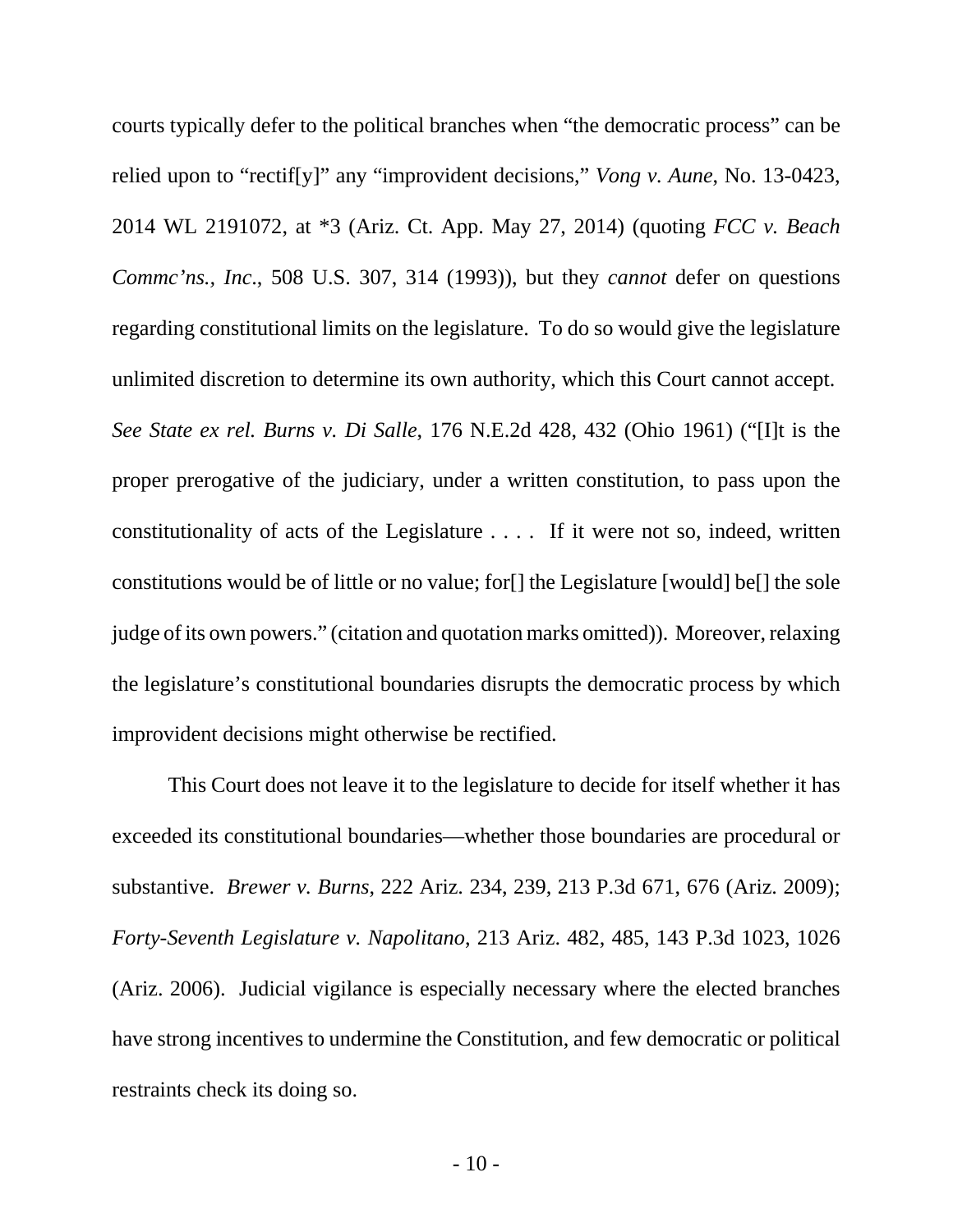The legislative majority has few incentives to enforce the supermajority requirement. It will always be in the interest of the legislative majority to minimize or evade that requirement, and will never be in its interest to enforce it vigilantly. While the minority has a strong interest in seeing it enforced, it can do little to protect its prerogatives within the legislature, since it will necessarily be outvoted by the same majority which has the strongest interest in undermining the minority's constitutional privileges. As the D.C. Circuit has observed, where a minority of legislators "claim[s] the right to block termination with only one-third plus one of their colleagues," there is "no way that such a minority can even force a resolution to the floor, let alone pass it. To pretend that effective remedies are open to [them] is to ignore that . . . [this] would [require] them to block termination *with a minority*." *Goldwater v. Carter*, 617 F.2d 697, 703 (D.C. Cir.), *vacated*, 444 U.S. 996 (1979) (emphasis added). *See also Note: Standing in the Way of Separation of Powers: The Consequences of Raines v. Byrd*, 112 Harv. L. Rev. 1741, 1756 (1999) ("[T]he one-third minority remains a minority, meaning that it probably is not able to persuade the Senate to authorize a lawsuit.").

Nor does the Governor have a strong interest in enforcing the requirement by, for instance, vetoing legislation passed by fewer than two thirds. *Cf.* Brief of Fife Symington III, et al., at 8. First, as in this case, the Governor is likely to favor legislation that is supported by the bare majority, or at least would have little reason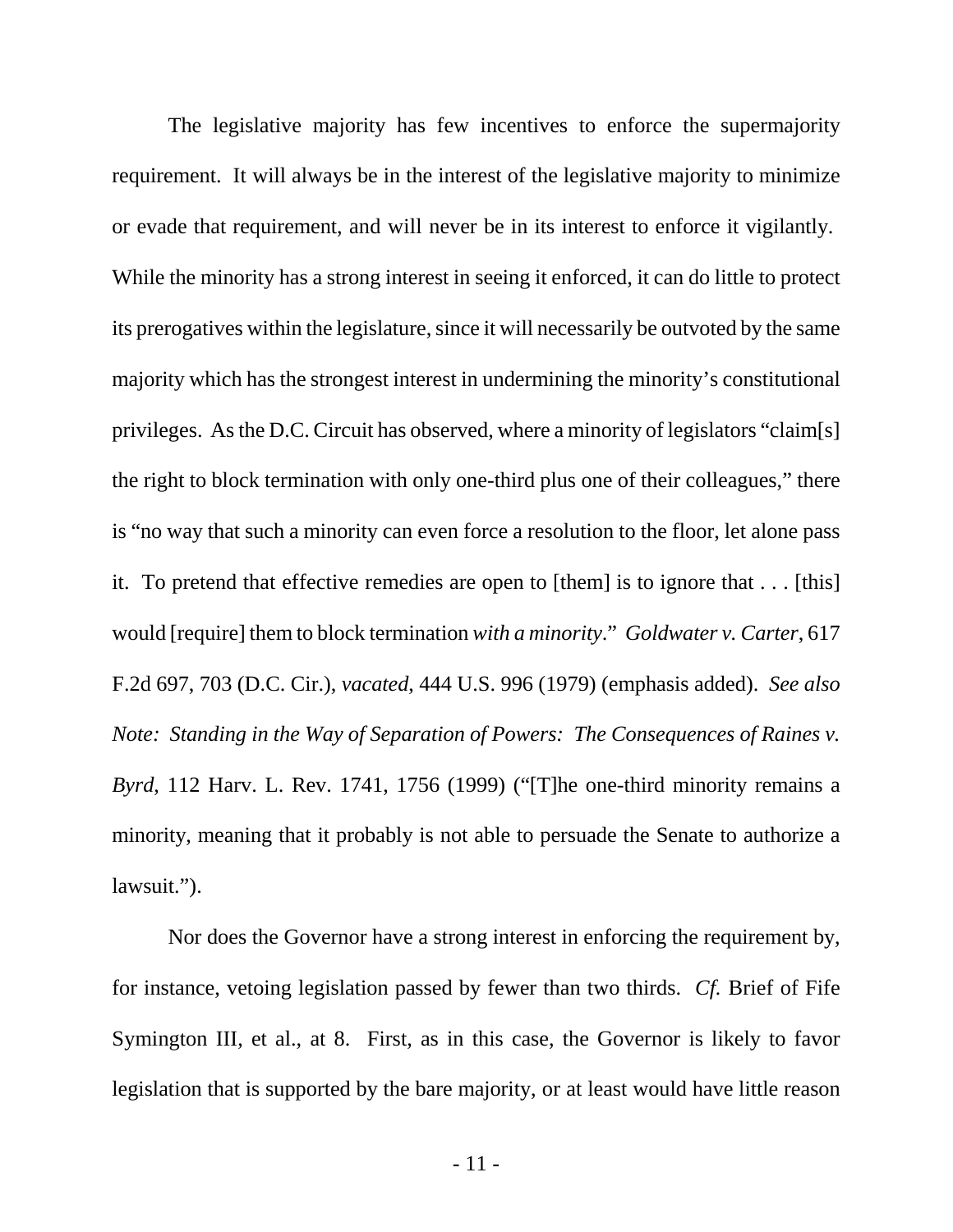to veto such a bill solely to serve the interests of the legislative minority. Even if that were not so, the Governor has little incentive to rigorously enforce the supermajority requirement when a legislative majority desires otherwise. This is precisely why the Constitution does not leave it to the political branches to enforce constitutional restrictions on the legislative process. *See Cox v. Stults Eagle Drug Co.*, 42 Ariz. 1, 14, 21 P.2d 914, 918 (1933) (allowing legislation that did not receive constitutionally required supermajority vote to stand "is no more nor less than saying that the Legislature is not bound by constitutional mandates directed to it and that a measure may become law whether it receives the required vote or not").

Finally, the ordinary political process is unlikely to ensure that the supermajority requirement is followed. The Petitioners argue that "repeal and referendum are the remedies" for the constitutional violation here. Petition at 10. But violation of the supermajority requirement harms the *minority*, and the *minority* cannot be expected to pass a repeal or referendum, which require a *majority* vote. The Petitioners' argument is disingenuous because it throws the minority—which has been deprived of constitutional protections against the majoritarian political process—on the mercy of the very majoritarian process which they were supposed to be protected against. *Goldwater*, 617 F.2d at 703.

The Petitioners' view that the legislative majority should be free to decide for itself whether a bill is subject to the supermajority requirement is obviously untenable.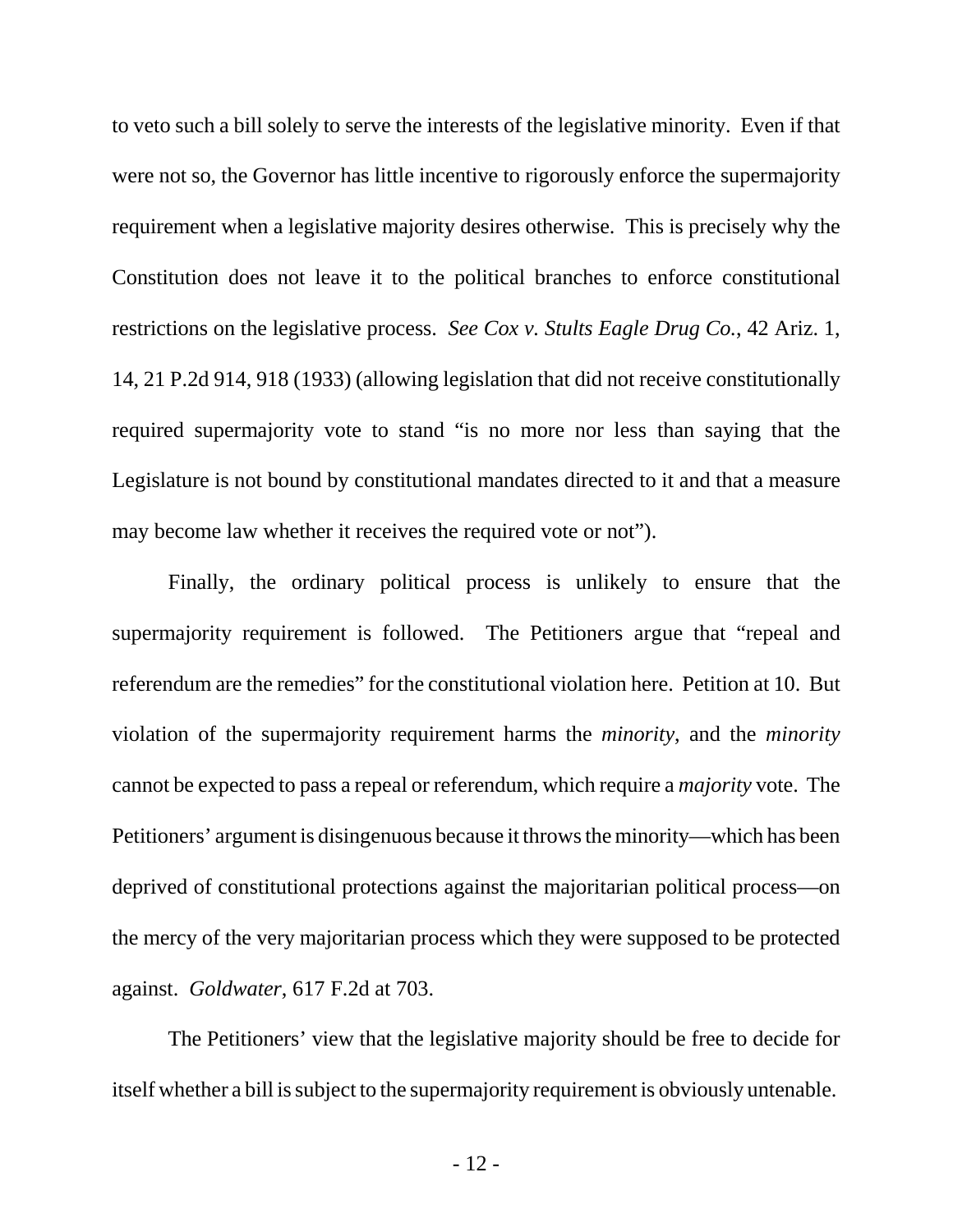Petition at 3 ("any dispute as to whether a supermajority is required . . . is decided by majority vote"). If the *majority* can decide without any checks or balances whether a bill must be passed by a supermajority, then the majority will always have an incentive to answer *no*. To give the majority unreviewable power to decide when the Constitution imposes restraints on its own power is to make the legislative majority the judge in its own case. *Stults Eagle Drug Co.*, 42 Ariz. at 13-14, 21 P.2d at 918; *cf. Terrell v. Town of Tempe*, 35 Ariz. 120, 123, 274 P. 786, 787 (1929) (government may not be the judge in its own case).

Even if the legislature did have an incentive to enforce the supermajority requirement, this Court would still be obliged to enforce it. In an analogous federal case, *United States v. Munoz-Flores*, 495 U.S. 385 (1990), the U.S. Supreme Court held that courts must enforce the Origination Clause, which requires that bills for raising revenue originate in the House of Representatives, even if the House itself already has strong institutional incentives to protect its prerogative under that Clause. *Id.* at 392-93. The Constitution's limits on legislative procedure are the supreme law of the land, and all legislation Congress passes "must comply with all relevant constitutional limits. A law passed in violation of the Origination Clause would thus be no more immune from judicial scrutiny because it was passed by both Houses and signed by the President than would be a law passed in violation of the First Amendment." *Id.* at 397. *See also id.* at 396-97 ("[T]he principle that the courts will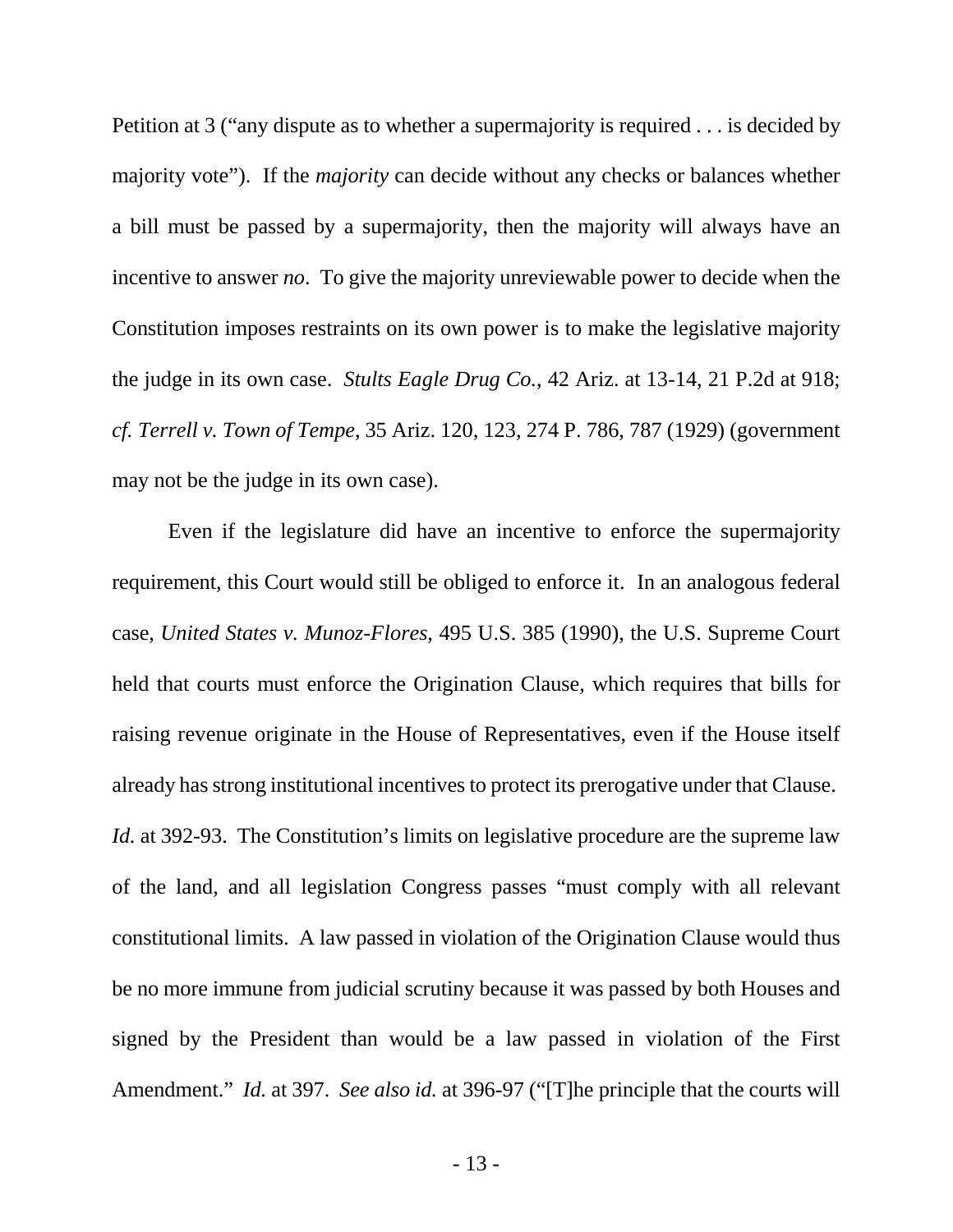strike down a law when Congress has passed it in violation of such a command" is "well settled.").

This Court regularly enforces other constitutional limits on legislative procedure. In *State v. Fridley*, 126 Ariz. 419, 420, 616 P.2d 94, 95 (Ct. App. 1980) (per curiam), the court enforced the constitutional requirement that laws be passed by both houses. In *Stults Eagle Drug Co.*, 42 Ariz. at 13-14, 21 P.2d at 918, and *State ex rel. La Prade v. Cox*, 43 Ariz. 174, 182, 30 P.2d 825, 828 (1934), it enforced superamajority requirements. In *City of Sierra Vista v. Dir., Arizona Dep't of Envtl. Quality*, 195 Ariz. 377, 381, 988 P.2d 162, 166 (Ct. App. 1999), it enforced the provision barring amendment of laws by mere reference to their titles. These and other cases demonstrate that Arizona courts cannot and do not leave it to the legislature to decide whether to comply with constitutional restrictions on legislative procedure. Instead, the courts must enforce those restrictions. *In re Am. W. Airlines, Inc.*, 179 Ariz. 528, 535, 880 P.2d 1074, 1081 (1994) ("Under our constitution, the power . . . [of] taxation . . . is legislative, but the responsibility to enforce the constitution's limits is judicial.").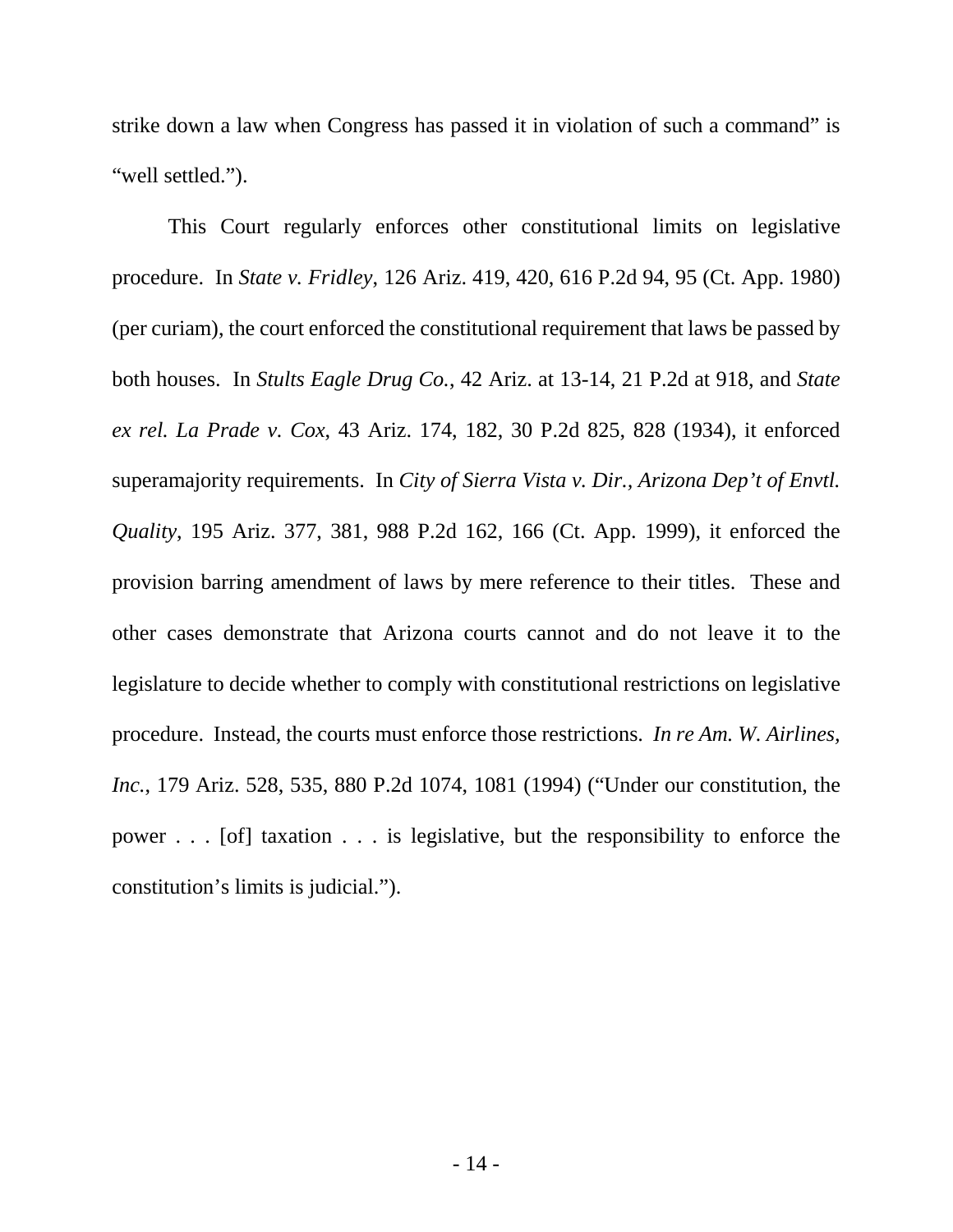### **THE JUDICIARY SHOULD STRICTLY ENFORCE SUPERMAJORITY REQUIREMENTS**

Because violations of the supermajority requirement will typically be championed by the majority, which has little incentive to ensure compliance with such requirements, it is crucial that the judiciary enforce this constitutional check on the political branches. Affirming the legislators' standing in these circumstances would satisfy Arizona's prudential standing test and would serve the public interest far better than leaving Proposition 108 claims to taxpayer litigants alone. Judicial enforcement of Proposition 108 would not improperly involve the courts in the legislative process, as the Petitioners and their amici contend, but would be an ordinary discharge of the judiciary's duty to enforce constitutional limits. *In re Am. W. Airlines*, 179 Ariz. at 535, 880 P.2d at 1081.

### **A. When Legislatures Violate Constitutional Supermajority Requirements, No Person Is Better Situated to Seek Enforcement of the Constitution Than Legislators Whose Voting Power Has Been Undermined**

Petitioners argue that legislators lack standing because their interest is not sufficiently personal and because "a proper plaintiff" could sue. Petition at 5. But members of the legislative minority are the direct, intended beneficiaries of the supermajority requirement, are the persons primarily responsible for ensuring compliance with that requirement, and are present on the scene if and when that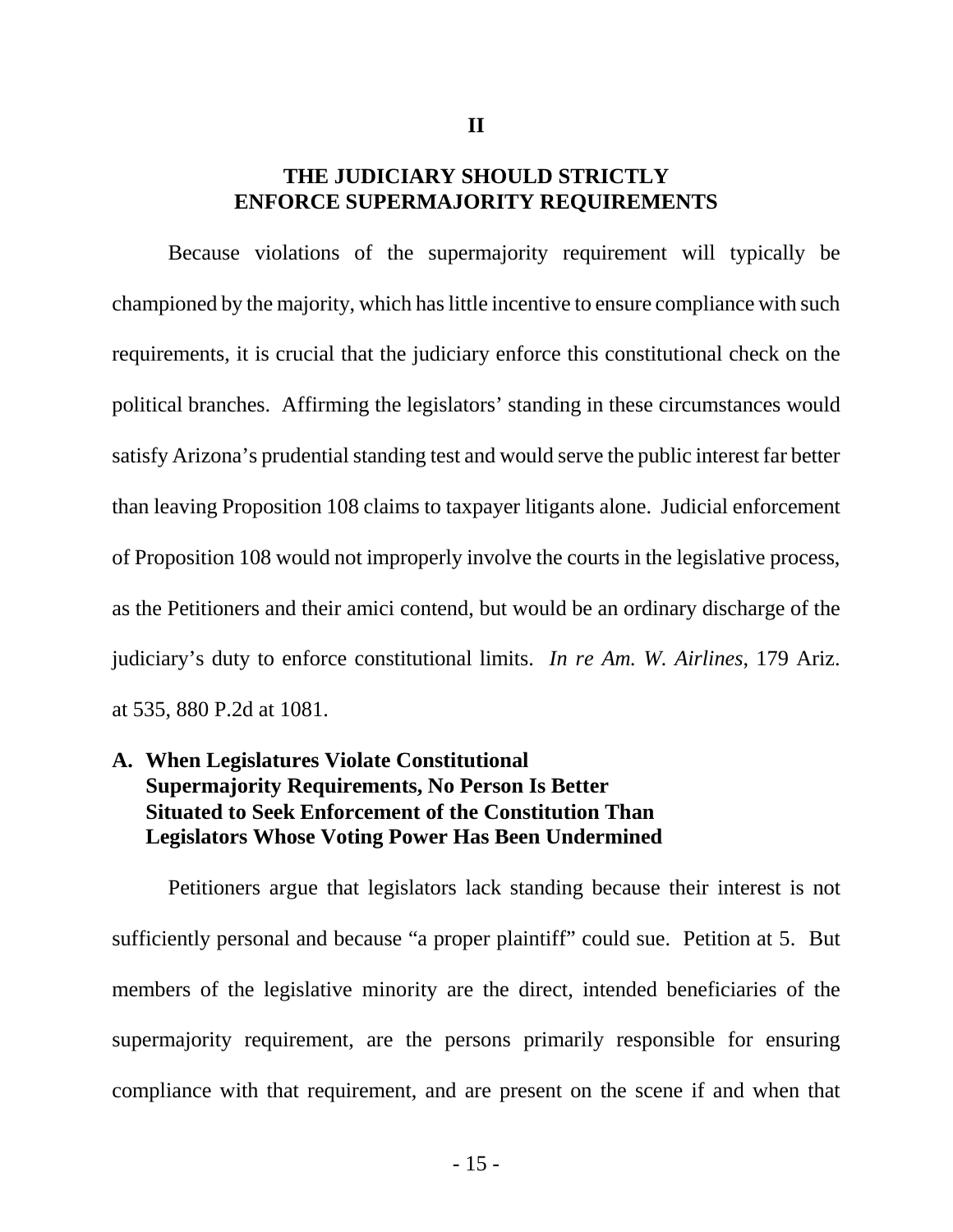requirement is violated. They are better situated than any other person to bring suit for a violation. In *Armory Park*, 148 Ariz. at 6, 712 P.2d at 919, this Court explained that standing is a matter of "prudential or judicial restraint," intended "to insure that our courts do not issue mere advisory opinions, that the case is not moot and that the issues will be fully developed by true adversaries." These standards are all satisfied by legislator standing in this case. "[G]iven all the circumstances in the case," they have a legitimate interest in an actual controversy, and judicial economy and administration will be promoted by their participation. *Id.*

As the Pennsylvania Supreme Court has summarized, "standing had been granted to legislators in cases asserting claims that their unique legislative powers [have] been infringed," such as "where an individual legislator alleged a deprivation of his right to vote to override a veto, [or] where state senators . . . challenged an illegal tie-breaking vote cast by a lieutenant governor," but not in cases where "legislators' votes [have] been duly counted but . . . the effectiveness of the legislation had been impaired by some subsequent event." *Fumo*, 972 A.2d at 497. This case plainly falls into the first category.

Petitioners' reliance on *Bennett*, 206 Ariz. 520, 81 P.3d 311, is misguided. In *Bennett*, legislators challenged what they considered an improper use of the line-item veto power. This Court found that they lacked standing because they had no individual interest at issue in the case; their votes had already been counted, and the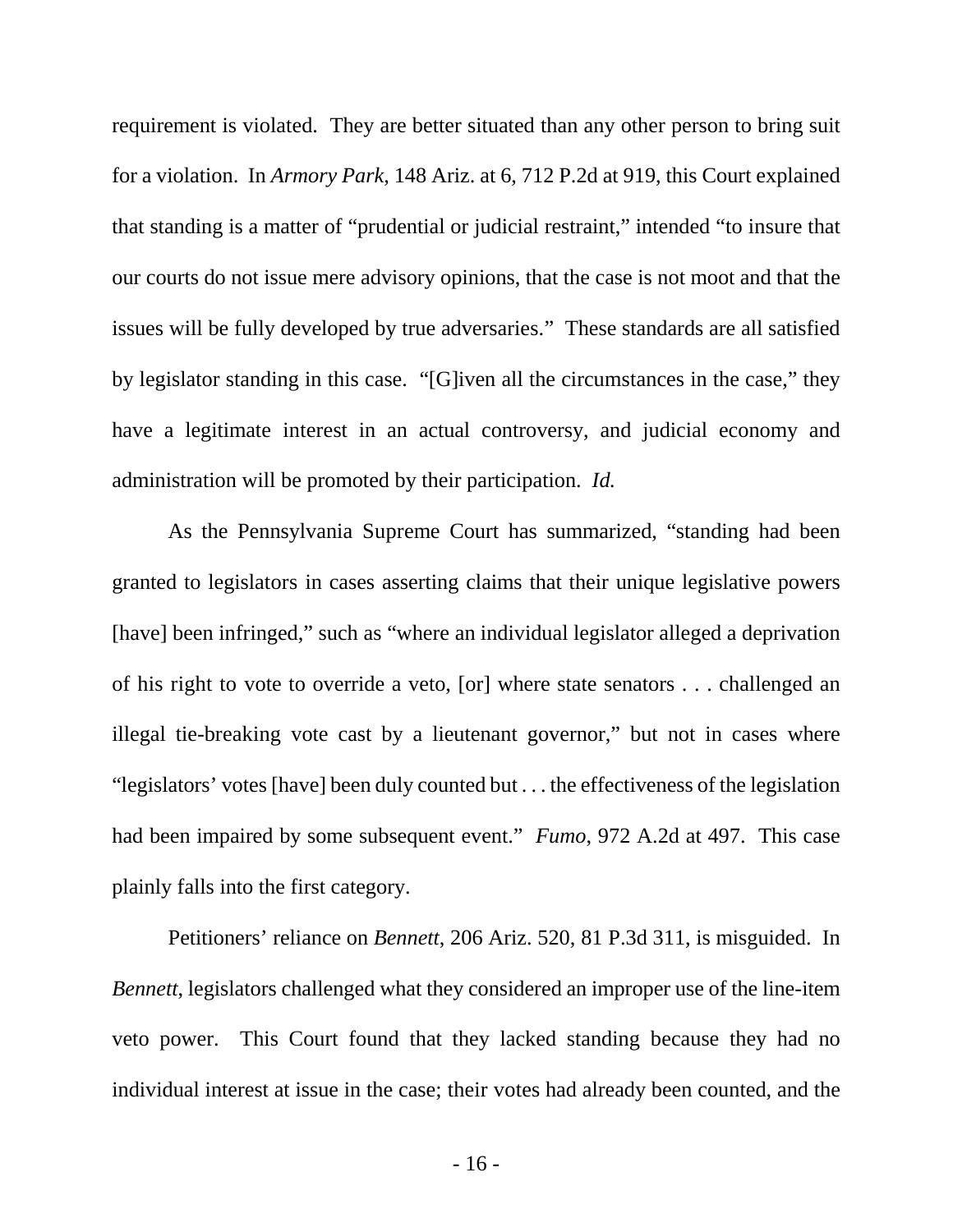bill had passed and gone to the governor's desk. Their role as legislators was then finished. The alleged injury had occurred after that, when "legislative action on the bills was complete." *Id.* at 526, 81 P.3d at 317. Because the alleged injury had not affected their constitutional prerogatives as participants in the legislative process, they had not been harmed in their capacity as legislators. *Id.* at 526-27, 81 P.3d at 317-18. The dispute was thus a political conflict between the governor and the legislature, which could be resolved by ordinary political means, and which harmed the legislators only in the same sense that it harmed everyone else in the state. *Id.*

The situation here is completely different. The injury occurred *in* the legislative chamber, *during* the process, and it deprived the Cross-Petitioners of a specific interest not shared with the general public: namely, their role as participants under the supermajority rule. That interest is unique to them because they, and they alone, have the right to participate in the legislative process; they were deprived of that right by the majority's decision to evade the supermajority requirement by claiming that the requirement did not apply. That is *not* a political conflict between different branches that can be remedied by the political process—it is a constitutional violation that harms the minority legislators, and they are entitled to legal redress.

This case is more like *Dobson*, 233 Ariz. 119, 309 P.3d 1289, in which the plaintiffs asserted injuries that distinctly affected their *participatory* rights within the process: the violation of the supermajority requirement in that case altered how their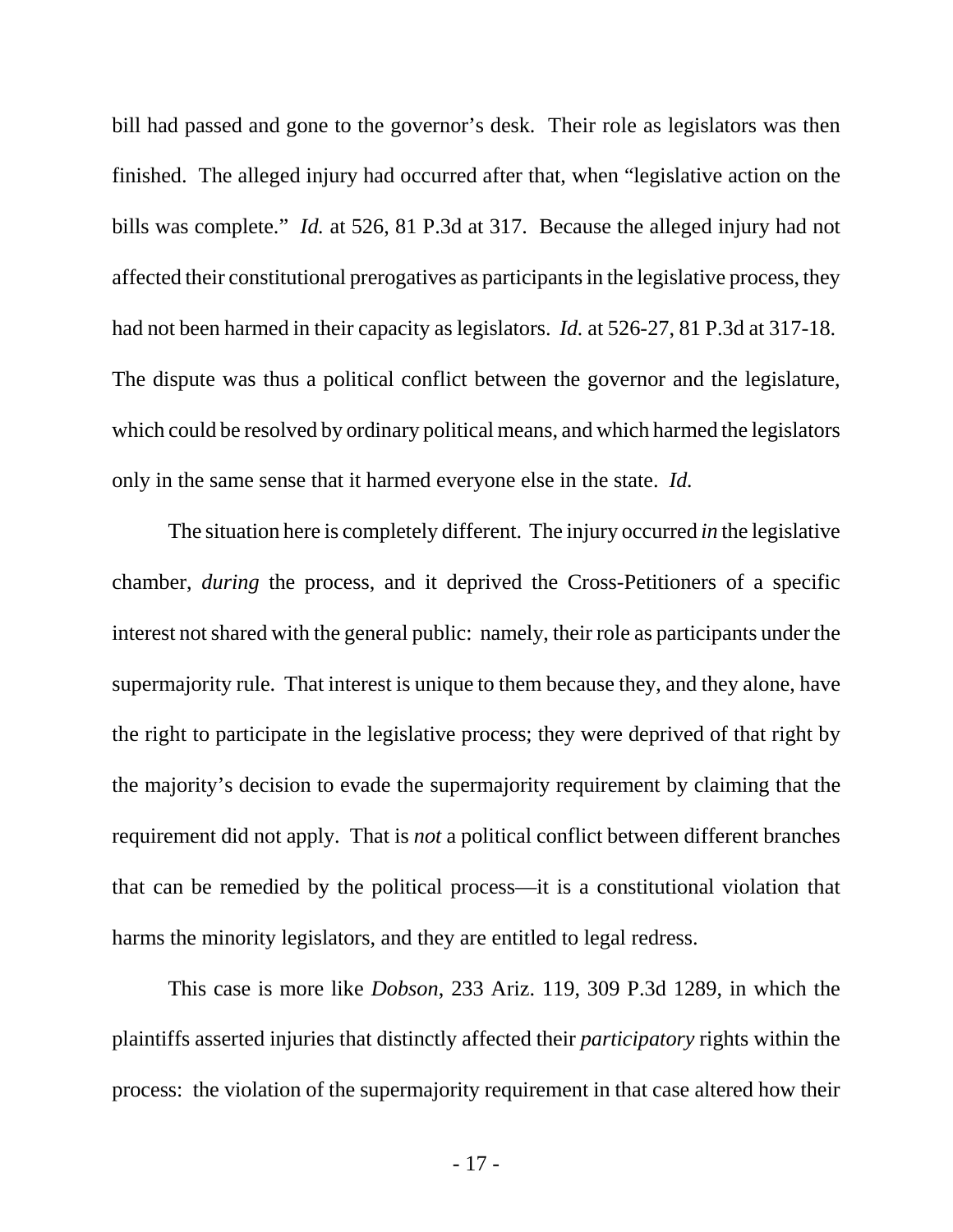votes would affect the Commission's actions, and thus affected "their constitutional obligations as Commission members." *Id.* at 122, 309 P.3d at 1292. The change in procedural rules caused an injury *inside* the process, and harmed the Commission members *qua* Commission members. So, too, in this case, the violation of the supermajority requirement took place *within* the procedure of enactment, and distinctly affected the Cross-Petitioners *qua* legislators, and *qua* members of the minority who are the intended beneficiaries of the supermajority requirement.

Another instructive case is *Gutierrez v. Pangelinan*, 276 F.3d 539 (9th Cir. 2002), in which the Court of Appeals held that the governor of Guam had standing to challenge a Guam Supreme Court decision that altered the method by which bills were signed or vetoed. The Guam Constitution did not specify whether a bill passed by the legislature, but left unsigned by the governor, would automatically become law or would be "pocket vetoed." The governor, believing a bill would automatically become law, failed to sign; but the Guam Supreme Court concluded that it had been pocket vetoed. *Id.* at 542-43. The Ninth Circuit ruled that the governor had standing to challenge this—even under the more stringent requirements of Article III—because the lower court's decision had "nullifi[ed]" his "asserted prerogative" to allow bills to become law without his signature. *Id.* at 546. Likewise, here, the legislative majority's refusal to comply with Proposition 108 nullified the prerogative that initiative granted to the legislative minority. It allowed legislation to be enacted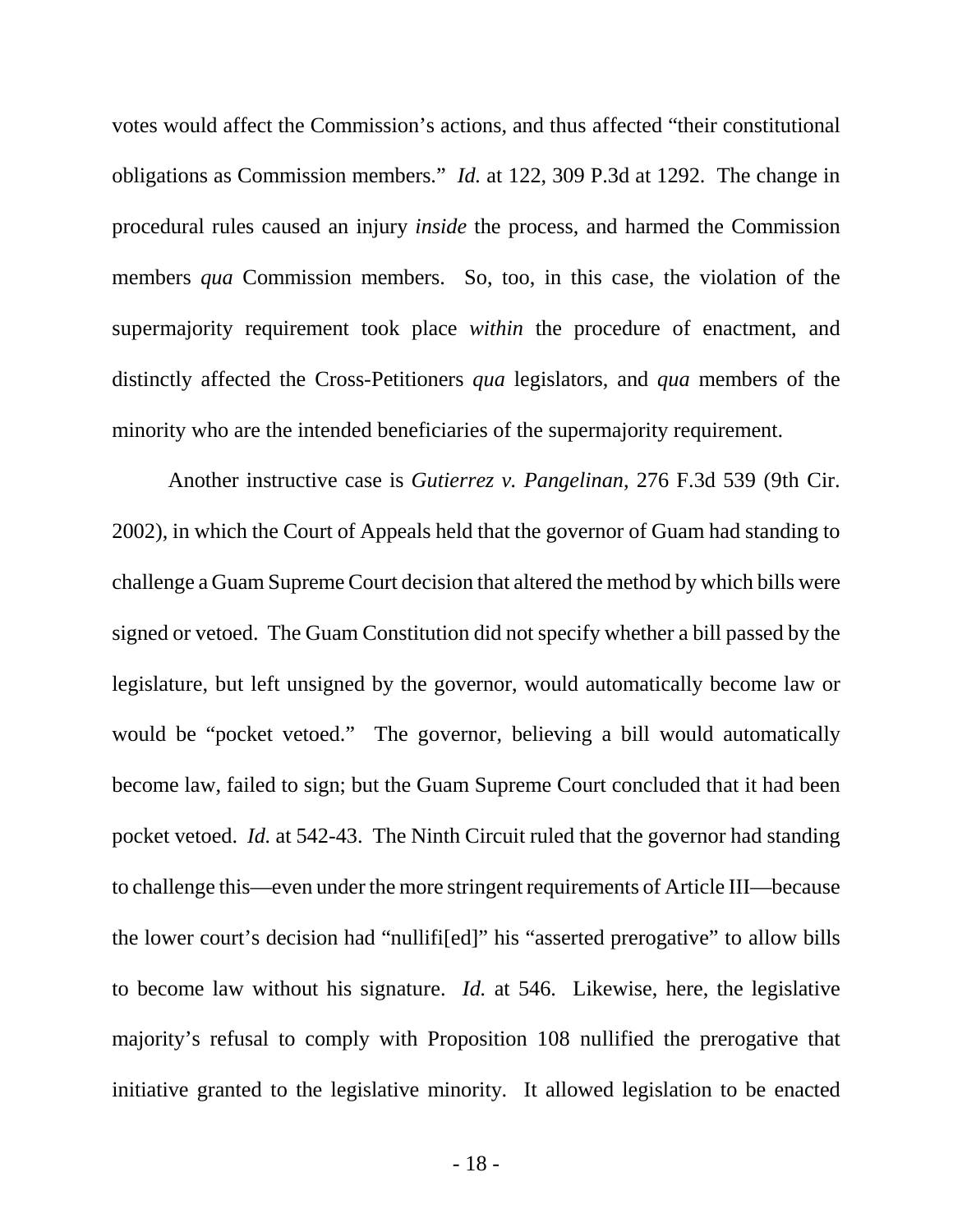which, under the constitutional procedure, ought to have failed. The Cross-Petitioners' injury is specific to their role in the legislative process, and not the sort of injury suffered by the general public.

Affirming legislative standing under these circumstances would serve the prudential considerations underlying state standing doctrine. Members of the disenfranchised minority are distinctly harmed by the evisceration of their rights under Proposition 108; the majority benefits from that violation. Thus it would be futile to require the majority to sue, or to require the legislature as an institution to sue, *cf. Bennett*, 206 Ariz. at 527, 81 P.3d at 318, because the majority that controls the legislature would have no interest in authorizing such a lawsuit. *Goldwater*, 617 F.2d at 703.

Although members of the public may *also* have standing to challenge violations of the supermajority requirement, that is not a good reason to limit standing exclusively to them. Members of the public may face procedural and practical obstacles in doing so. Taxpayers are typically barred from seeking injunctive relief against the imposition of a tax. They must usually pay the tax first and sue later, *State Tax Comm'n v. Superior Court*, 104 Ariz. 166, 168, 450 P.2d 103, 105 (1969), which can substantially reduce the likelihood of such suits. This is why the law prefers predeprivation over post-deprivation remedies whenever possible. *Tripati v. State, Arizona Dep't of Corr.*, 199 Ariz. 222, 226-27, 16 P.3d 783, 787-88 (Ct. App. 2000);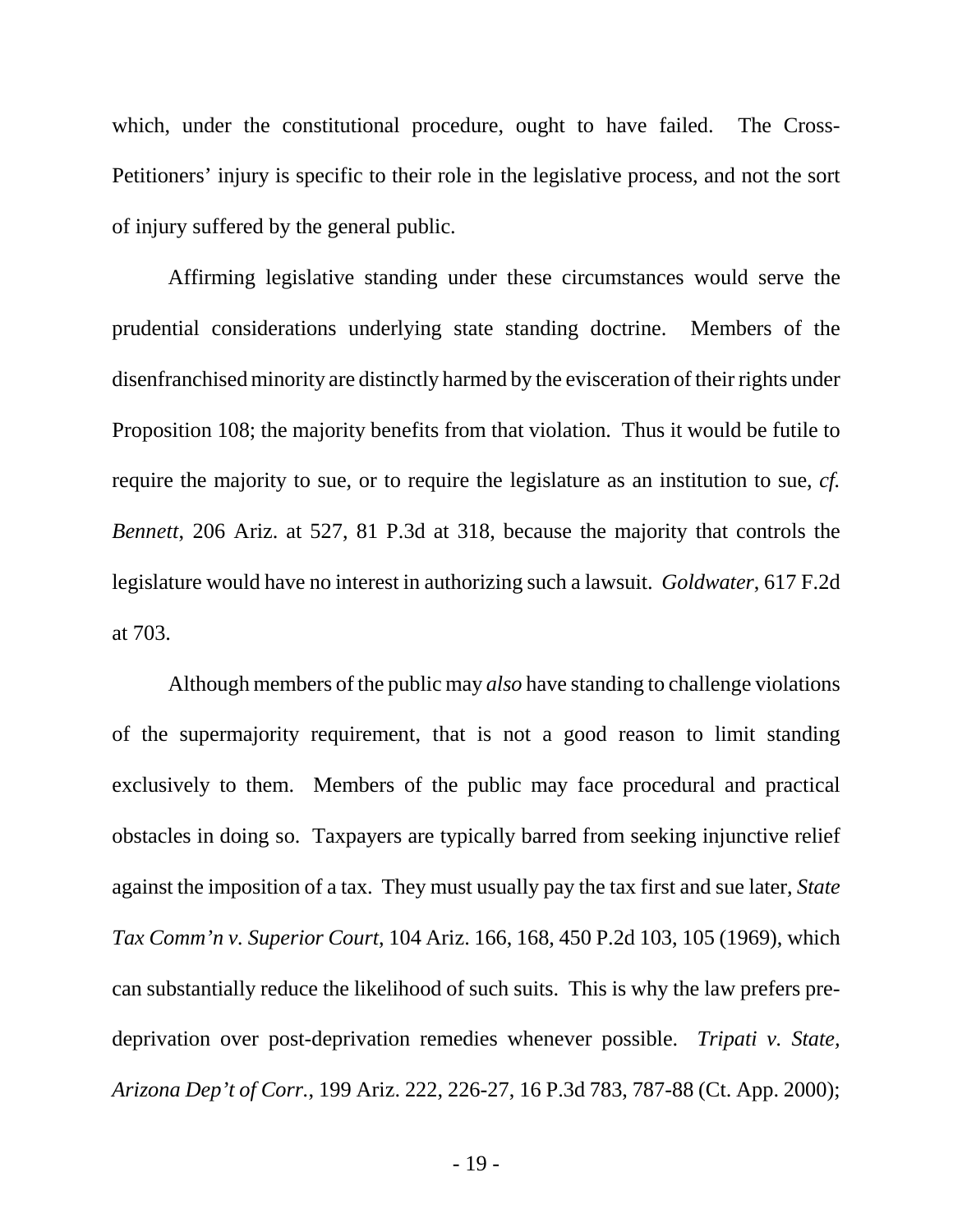*Johns v. Ariz. Dep't of Econ. Sec.*, 169 Ariz. 75, 79-80, 817 P.2d 20, 24-25 (Ct. App. 1991). In any event, "private lawsuits may arise too late to be effective" in enforcing the rights of legislators. Jason A. Derr, *Raines, Raines Go Away: How Presidential Signing Statements and Senate Bill 3731 Should Lead to a New Doctrine of Legislative Standing*, 56 Cath. U. L. Rev. 1237, 1266 (2007). And delays can "lead to a gap of knowledge between the branches as to whether . . . [their] actions are constitutional," *id.*, a matter on which prompt clarification is always in the public interest.

Finally, an unconstitutional tax increase can be structured in such a way as to deter lawsuits from taxpayers who might otherwise seem best situated to sue. That occurred in this case: the Petitioners' argument that the tax "can be challenged by any person required to pay [it]," Petition at 9, is disingenuous because the tax here is paired with subsidies for the hospitals that pay the tax. The hospitals therefore support the legislation, and have even filed an amicus brief in support of the Petitioners in which they admit that they "would *benefit*" from the unconstitutional tax. Brief of Arizona Hospital and Healthcare Association, et al., at 2 (emphasis added).

Arizona's prudential standing doctrine is intended to avoid the issuance of advisory opinions, to ensure that cases are ripe and not moot, and to guarantee that the issues will be fully developed between true adversaries. *Armory Park*, 148 Ariz. at 6,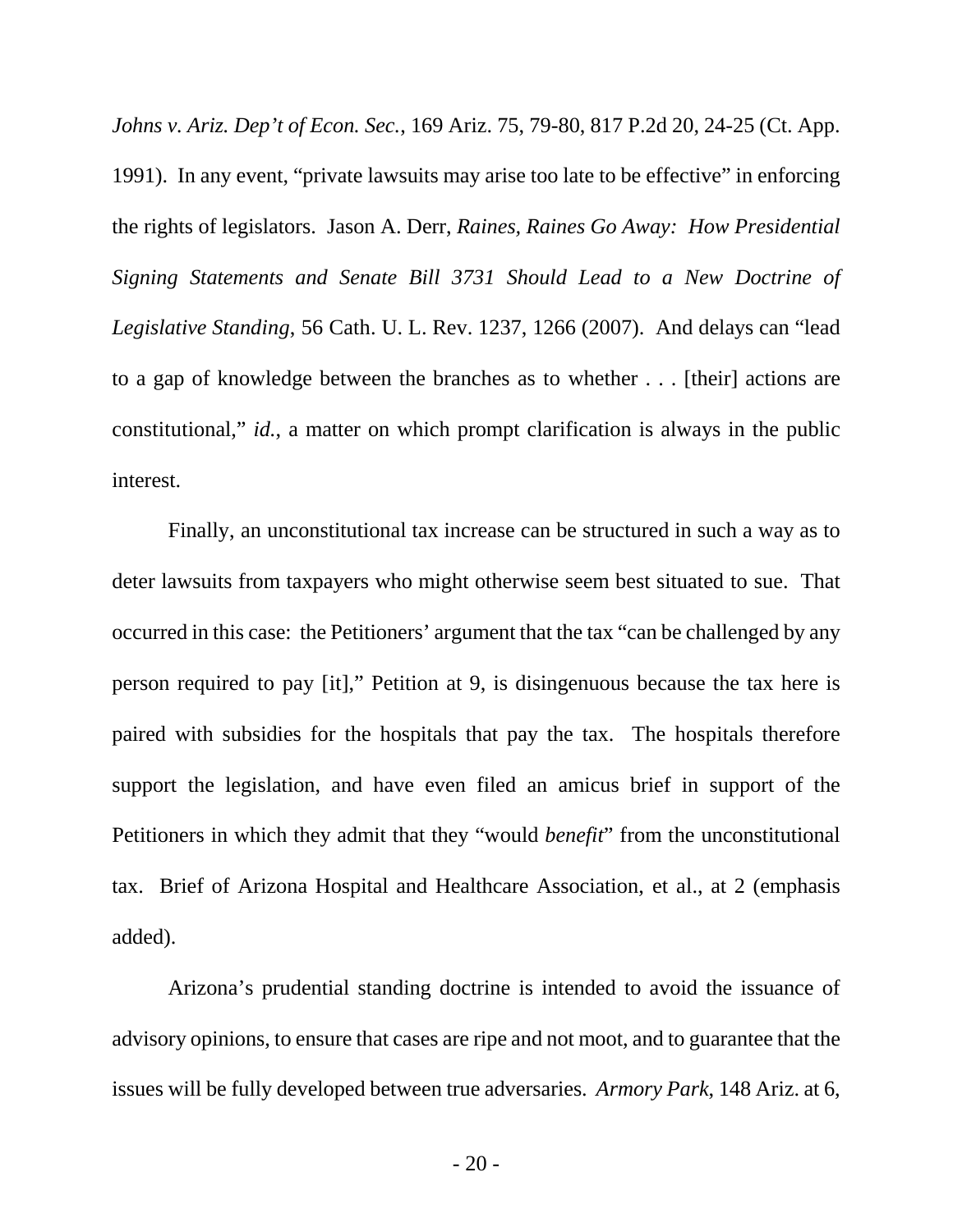712 P.2d at 919. These standards are easily met here. It is undisputed that the decision would not be advisory, that the case is ripe, and that the dispute is not moot. Finally, the parties here are true adversaries, because they differ as to the constitutionality of the tax, and allowing the legislative majority to evade the supermajority requirement would significantly diminish the Cross-Petitioners' ability to participate in the legislative process. Legislator standing is appropriate here.

### **B. Judicial Enforcement of Supermajority Requirements Does Not Implicate Separation of Powers Concerns**

Petitioners and their amici raise the specter that legislator standing would involve the courts in a host of ordinary political disputes and "lead to all manner of lawsuits by outvoted legislators." Brief of Fife Symington III, et al., at 7. This exaggeration misrepresents the nature of the standing argument at issue here. The legislator plaintiffs do not complain that they were "outvoted," but that they were unconstitutionally deprived of the protections of Proposition 108, which requires that tax bills receive a supermajority vote. The legislature violated that law by claiming that the tax was not subject to Proposition 108 and then passing it by a bare majority.<sup>1</sup>

Although Petitioners and their amici claim they oppose legislator standing, their arguments do not actually show that legislators lack standing, but would instead lead

<sup>&</sup>lt;sup>1</sup> As the California Court of Appeal once noted, calling a tax a fee or an assessment does not mean it is not a tax. "[That] argument brings to mind the old riddle: If you call a tail a leg, how many legs does a dog have? The answer is four; calling a tail a leg does not make it one." *Jordan v. DMV*, 75 Cal. App. 4th 449, 465 n.6 (1999).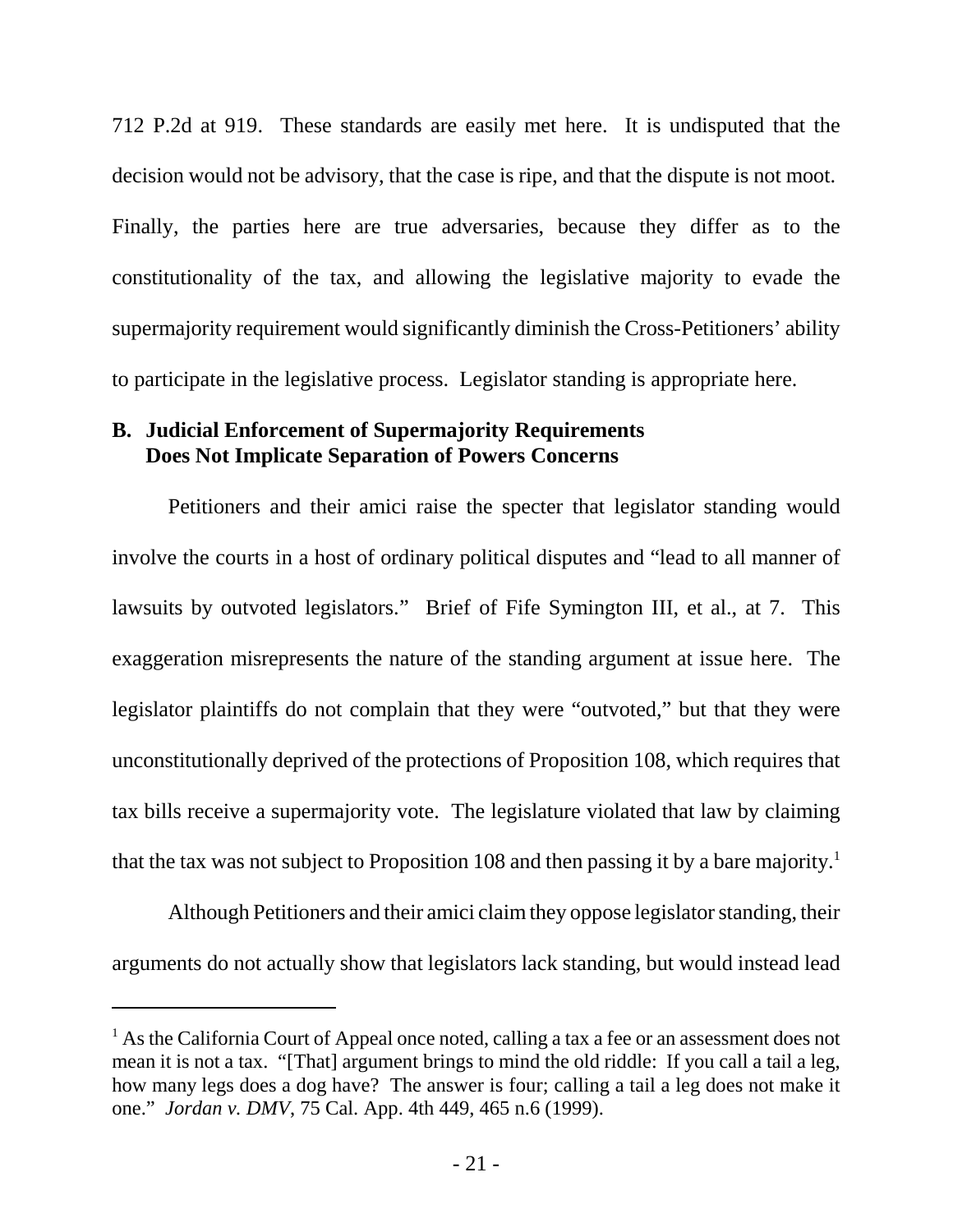to the conclusion that courts should not enforce constitutional limits on legislative procedure *at all*. For example, Amici Fife Symington, et al., list a number of hypothetical situations in which courts might be called upon to enforce the supermajority requirement, purportedly showing that the decision below will open the floodgates to litigation about whether certain bills must be passed by a supermajority. *Id.* at 7-8. They note that "emergency measures" or bills that amend voter initiatives must receive supermajority votes, so that the decision below "would inevitably lead to lawsuits" over whether those requirements have been violated. *Id.* at 7. And they conclude that the decision below will "adversely impact the legislative process," *id.* at 9, and reduce the need for negotiation and compromise among legislators.

Yet these are arguments, not against standing, but against judicial enforcement of constitutional limits on the legislative process. The same consequences would follow if *any* plaintiff sought judicial enforcement of a supermajority requirement, because in any case challenging the constitutionality of an alleged "emergency measure," or seeking enforcement of the Voter Protection Act (VPA) or the Single Subject Rule, the court would have to decide questions that affect the legislative process in the same ways. Yet courts have enforced these and other limits on the legislative process. In *Cave Creek Unified Sch. Dist. v. Ducey*, 233 Ariz. 1, 6, 308 P.3d 1152, 1157 (2013), the court invalidated the legislature's attempt to divert funds from a program in violation of the VPA, notwithstanding that financial appropriations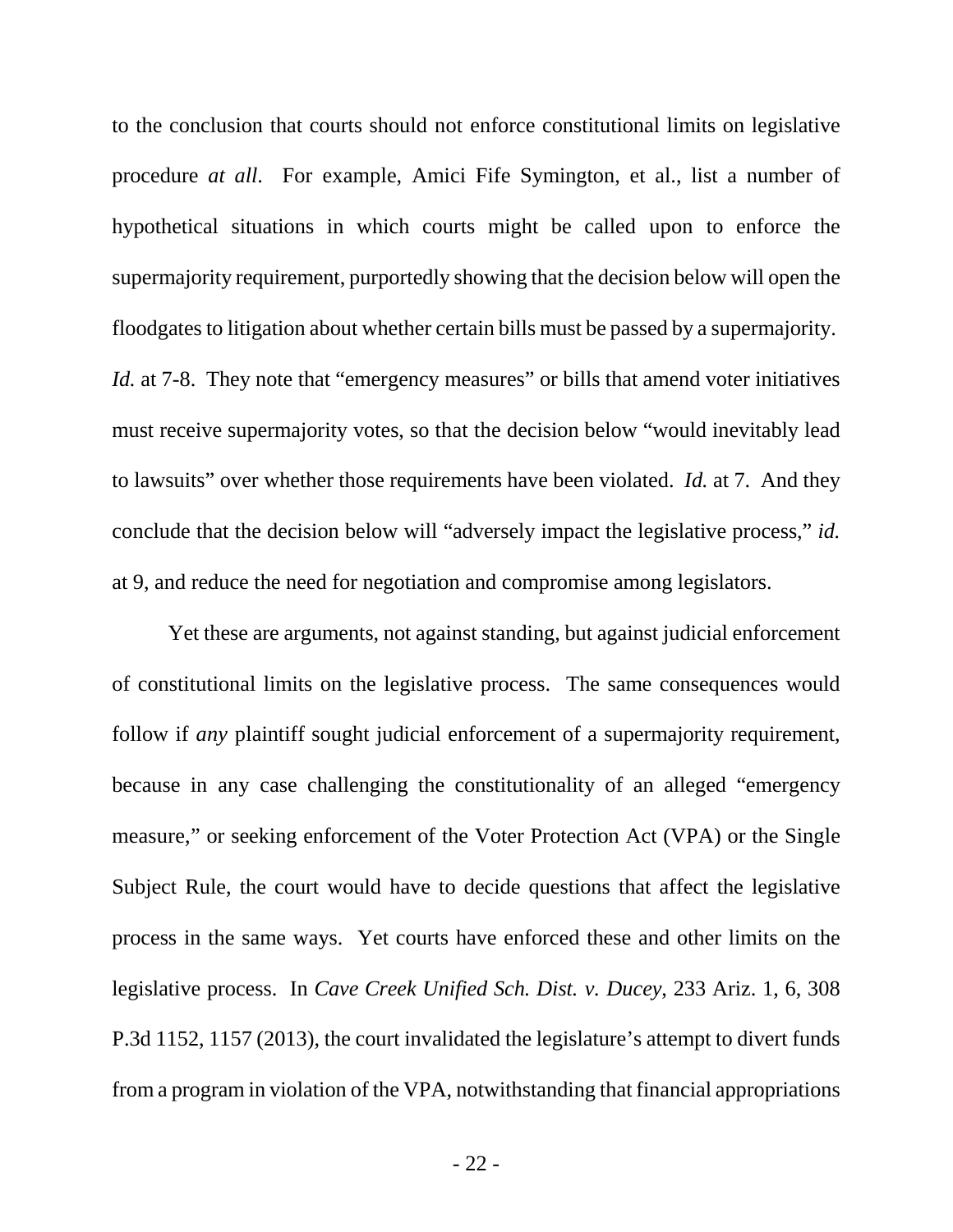are a quintessential legislative prerogative, because "when . . . the legislature deviates from a voter-approved law, the VPA's constitutional limitations apply and qualify the legislature's otherwise plenary authority." *Id.* Nor have courts hesitated to entertain Single Subject Rule challenges, *Manic v. Dawes*, 213 Ariz. 252, 256-57, 141 P.3d 732, 736-37 (Ct. App. 2006), or "emergency measure" challenges. *Stults Eagle Drug*, 42 Ariz. at 13-14, 21 P.2d at 918; *La Prade*, 43 Ariz. at 182, 30 P.2d at 828.

The alleged threat to the legislative process does not prove that courts should abstain from such cases, let alone that legislators lack standing. Legislators have standing if they can assert that a particularized injury resulting from an alteration in how votes are counted, such that their votes—which otherwise could have defeated the legislation in question—are practically nullified. *Dobson*, 233 Ariz. at 122, 309 P.3d at 1292; *Fumo*, 972 A.2d at 497. These standards are met here.

As to reducing the need for negotiation and compromise, the opposite is true: rigorously enforced supermajority requirements *increase* negotiation and compromise. McGinnis & Rappaport, *supra*, at 740-41. The supermajority requirement forces the majority to obtain votes from the minority party, whom it might otherwise safely ignore—and thus forces the majority to negotiate and deliberate with that part of the legislature which otherwise would have little chance of advancing their constituents' interests. If the majority can safely disregard the Constitution's supermajority requirement without judicial checks and balances, there will be less willingness to